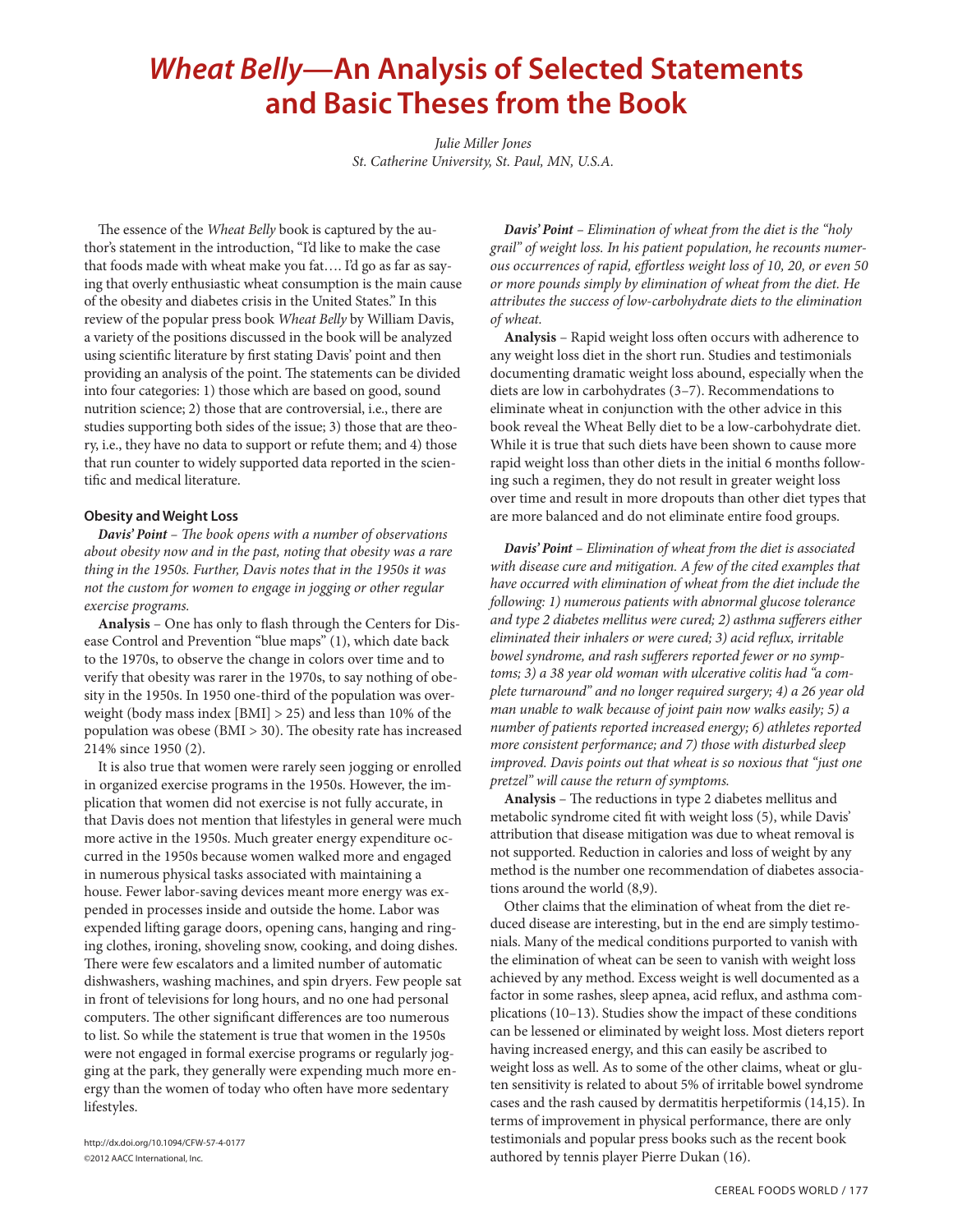*Davis' Point – Wheat consumption leads to central obesity. Central obesity stresses the heart, raises blood lipids, distorts insulin response, causes abnormal metabolic signals that affect every organ in the body, including the elevation of estrogen (which results in what he terms "men's breasts"), and leads to inflammation.*

**Analysis** – Central obesity in the nutritional and medical literature is termed visceral adipose tissue (VAT). The facts Davis presents about central obesity are true and warrant concern. What is not true is that wheat causes this condition and that elimination of wheat will cure this condition. It is well documented that no one food or food group is responsible for VAT. Too many calories of any kind and too little exercise will result in VAT. Recent data from the Framingham Heart Study cohort refute claims that wheat increases VAT. In fact, those who most closely adhered to dietary guidelines had the lowest VAT (17). Specifically, those who had the least visceral fat accumulation ate two servings per day of refined grains and three servings per day of whole grains (18).

# *Davis' Point – The proliferation of wheat products parallels the increase in waist size.*

**Analysis** – Although the association may be true, this is an example of the misuse of correlations to imply causation. First, the precise meaning of "proliferation of wheat products" is unclear. In many cases, less bread is eaten than was eaten in farm homes between 1900 and 1950. However, more recent statistics from the U.S. Department of Agriculture Economic Research Service (USDA-ERS) show a 32% increase in wheat products since 1970 (19). Davis does not report the more important information from the USDA-ERS paper (19), however, which notes "A big jump in average calorie intake between 1985 and 2000 without a corresponding increase in the level of physical activity (calorie expenditure) is the prime factor behind America's soaring rates of obesity and Type 2 diabetes…. Consumption in 2000 was 12 percent, or roughly 300 calories, above the 1985 level." Furthermore, many correlations can be made. Increasing waist size is associated with increased use of chewing gum, increased sales of running shoes, and the proliferation of high-fat ice creams, as well as any number of other products. Such associations are simply associations and do not prove causality.

#### **Glycemic Index and Starches**

*Davis' Point – Whole-wheat bread has a glycemic index (GI) of 72, which is higher than table sugar (GI = 59).*

**Analysis** – Whole-wheat bread does have a GI higher than table sugar. GI is a measure that compares the blood glucose response elicited by 50 g of available carbohydrate from a food to the blood glucose response elicited by 50 g of glucose. The GI of table sugar (sucrose) is directly related to its composition, which is half high-GI glucose and half low-GI fructose. Thus, the mixture of these two sugars results in a moderate GI, one that is lower than whole-wheat bread.

One aspect of GI that is frequently misunderstood is that the measure is often used to compare very different amounts of food. Fifty grams of sucrose or glucose (approximately 3 tablespoons) would yield fifty grams of available carbohydrate. Fifty grams of available carbohydrate from whole-wheat bread is much more than fifty grams of bread since bread is not all carbohydrate, and all the carbohydrate is not available. Thus, it would take 144 g of whole-wheat bread (5.1 slices at 28 g per slice) or 111 g of white bread (3.9 slices) to yield 50 g of available carbohydrate.

*Davis' Point – The starch in wheat is different from that found in other carbohydrate-rich foods because its amylopectin structure allows it to be very efficiently converted to blood sugar. Davis states that while wheat has an A structure, bananas and potatoes have a B structure, and legumes have a C structure.*

**Analysis** – Most common food starches are a mix of two starch moieties: three-fourths amylose and one-fourth amylopectin. The amount of amylopectin in wheat starch is similar to other grain starches and many other starch sources, even some from nongrain sources. In contrast to Davis' implication, wheat is not more readily converted to glucose than other commonly ingested foods, including those from other grains. Root starches such as cooked potato and taro are also readily converted to blood glucose. Furthermore, some cereals bred to have higher amounts of amylose, such as high-amylose wheat or maize, are digested slowly (20) and may actually not be digested at all, becoming resistant starch instead.

A number of factors determine the rate of delivery of glucose to the bloodstream, including the amylose and amylopectin ratio, degree of branching of the amylopectin, amount of starch gelatinized, chain lengths of the amylose and amylopectin branches, and structure of the starch granule, to name but a few. These are dependent on the particular plant and variety and the starch body in the plant.

The starch digestibility of different plant species is also dependent on the structure of the starch granule and its regions of semicrystallinity (21). Starch chemists describe the crystalline patterns of starches as having A, B, and C structures (22). Amylopectin's double-helical chains can either form the more open, hydrated type B hexagonal crystallites or the denser type A crystallites with staggered monoclinic packing. The actual structure depends on the plant source of the granules. Type A starches are not unique to wheat, as Davis implies, but are found in most cereals and have branch chain lengths of ≈23–29 glucose units. In this starch configuration, the starch chains are located on the outside of the molecule, making them readily accessible to attack by amylases. Easy access by the enzyme means the starch will rapidly release glucose into the bloodstream.

Type B starches have slightly longer branch chain lengths of ≈30–44 glucose units and may be located inside a complex molecule, making them more inaccessible to amylases. These type B starches are found in unripe bananas and raw potato starch. These are interesting facts, but they may have little impact on human nutrition because we eat very little raw starch from most plants, including unripe bananas and raw potatoes. Davis is correct in noting that legume starch has a type C structure, which is a combination of types A and B and is the slowest to break down.

*Davis' Point – The relationships between blood glucose, insulin response, and GI, as described by Davis, include the following:*

- 1) *Whole-wheat bread consumption results in the same blood glucose response as white bread consumption: "Eating 2 slices of whole wheat bread increases blood sugar more than a candy bar."*
- 2) *Pasta has a lower GI because of the compression of the wheat flour, but it does raise blood sugar at 4–6 hr.*
- 3) *A three-egg omelet causes no rise in blood sugar and no increase in insulin.*
- 4) *Whole-wheat bread consumption results in higher blood sugar levels than kidney beans or potato chips.*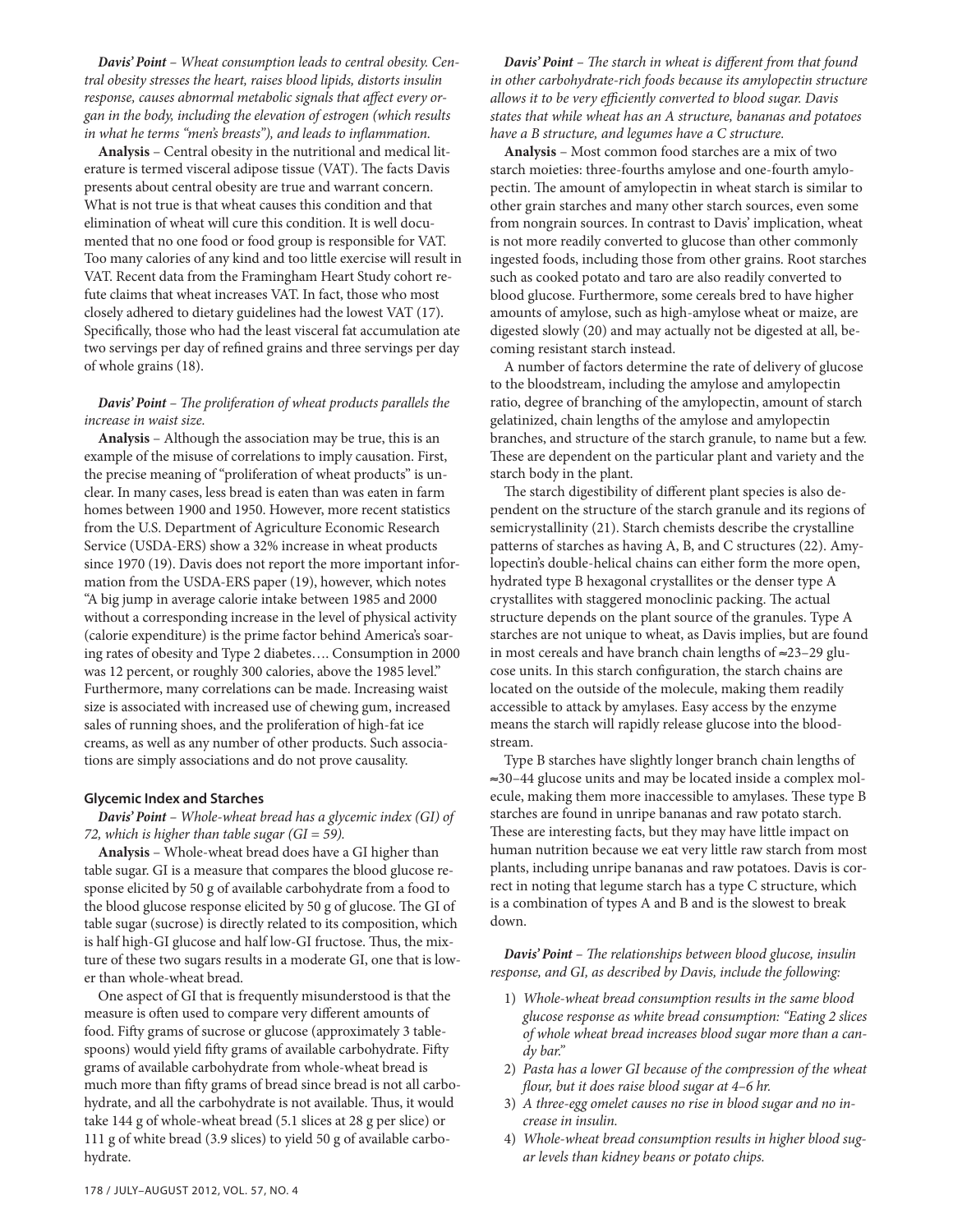**Analysis** – Davis' statements regarding the relationships between blood glucose, insulin response, and GI are inaccurate and misleading.

- 1) Whole-wheat bread consumption does produce the same glucose response as white bread consumption. This statement by Davis is accurate; however, most users of the GI and glycemic load (GL) are unaware that the amount of bread is different. It takes more whole-wheat bread than white bread to obtain the same glucose response. Although it is also correct that whole-wheat breads have a higher GI than a candy bar such as a Mars or Snickers bar, as previously mentioned the GI compares 50 g of available carbohydrate, which is about 4 slices of whole-wheat bread and about 2.5 oz of Mars bar, so the volume of food is different. In addition, there are several factors involved in available carbohydrate levels, including the fat content of the food, which impedes amylase activity; other components such as nuts, a naturally low-GI food; and the rich phenolics and antioxidants in the chocolate, which lower the GI of the candy bar. In short, because the calories and nutrients delivered by the two products are so vastly different, it is not possible to make a direct comparison that is meaningful. It should also be pointed out that not all whole-wheat breads yield higher GIs; for example, some sourdough wholewheat breads  $(23)$  have a GI < 56, which is the value quoted for a Mars bar.
- 2) Pasta does have a lower GI than bread because the dense structure of the pasta impedes amylases from readily accessing the carbohydrate and, therefore, does not increase blood sugar rapidly (24). Davis implies there is a problem because the pasta delivers glucose over a longer period of time. However, slow, steady delivery of glucose into the bloodstream is considered advantageous because it avoids large swings in blood sugar. Further, there is a ready supply of glucose for the brain and for use by cells throughout the body.
- 3) To state that an omelet causes no rise in blood sugar reveals a misunderstanding of the relationship between foods and their effects on blood sugar. Although it is true that foods that do not contain carbohydrate do not raise blood glucose to a significant degree, the ingestion of protein can impact blood glucose by causing insulin release and through its digestion produce amino acids that are glucogenic. Further, stating that an omelet does not raise insulin is incorrect. All food proteins stimulate insulin release (25), although not all stimulate its release to the same degree. Foods such as milk, which has a very low GI, have a great capacity to stimulate insulin release through the release of incretin hormones and the presence of insulinotropic amino acids.
- 4) Whole-wheat bread does yield higher blood sugar than kidney beans or potato chips for several reasons. First, beans are a great source of dietary fiber, some of it soluble, which lowers blood glucose response. Second, the carbohydrate in beans is less available. Potato chips have a lower glycemic response than whole-wheat bread because they contain more than 35% fat, and fat impedes amylases. Further, starch in potato chips has been cooked and cooled, causing the starch molecule in the food to crystallize and produce a lower glycemic response.

#### **Addiction and Mental Function**

*Davis' Point – Wheat is the "world's most destructive dietary ingredient," because during its digestion it breaks down into peptides that act as exorphins (exogenous opioids). Further, he states that wheat is unique in this regard. He claims that these exorphins interact with opioid receptors, modulating food absorption and stimulating appetite. He claims that wheat, like other addictive substances, causes withdrawal symptoms when it is removed from the diet.*

**Analysis** – *S*tudies conducted by the National Institutes of Health (NIH) show that pepsin hydrolysis of wheat proteins can produce peptides that interact with opioid receptors (26). However, the same NIH study that verifies Davis' claim about the production of such peptides from the breakdown of wheat also shows that other food proteins also produce peptides with the capacity to interact with opioid receptors (27). In other words, the claim that wheat is unique in this regard is incorrect. Hydrolysates of milk proteins, e.g., alpha-, beta-, or kappa-casein, alpha-lactalbumin, beta-lactoglobulin, and lactotransferrin, show the highest opioid activity. In addition to milk proteins and wheat gluten, rice albumin, bovine serum albumin or hemoglobin, and even a protein from spinach all produce peptide fragments capable of interacting with opioid receptor ligands (28).

Further, the studies indicating wheat's possible opioid potential were conducted either in vitro or by feeding the preformed peptides (29), not the wheat itself. The authors of the 1979 NIH in vitro study conclude by stating that peptides derived from some food proteins may be of physiological importance, but that further studies must show that these peptides are absorbed and delivered intact to the various opioid receptors at dose levels that can have an impact (30). Experiments feeding wheat foods, not hydrolysates, must be conducted to determine the actual effects of peptides from gluten breakdown.

Some studies have also shown beneficial effects of these peptides. If available to the body, they have the potential to improve learning performance and to help control blood pressure (31– 33).

*Davis' Point – Wheat opioids are so addictive they cause people to be unable to control their eating, and removal of wheat from the diet causes withdrawal.*

**Analysis** – The control of eating and the onset of satiety are affected by many mechanisms, from physical feelings of fullness (distention) to neuroendocrine, psycho/emotional, social, and sensory factors. While some suggest certain foods, such as sugars and fats, are addictive, the subject is very controversial. Supporting evidence is weak and scarce, with no data on humans (30,34). Human data on withdrawal effects from foods or their components, except for caffeine, are nonexistent. There is no evidence to substantiate Davis' claims about withdrawal symptoms resulting from removal of wheat from the diet.

In addition, Davis' claims that wheat causes uncontrollable overeating conflict with existing data, which show release of satiety hormones resulting from the ingestion of wheat. Proteins stimulate cholecystokinin and glucagon-like peptide 1 release, and wheat and pea proteins show a stronger ability than other sources to stimulate the release of both hormones (35). The ability of gluten to stimulate two satiety hormones calls into question Davis' claim that it spurs eating. In fact, some data suggest that consumption of proteins such as those in gluten may be a good dietary strategy for weight management (39).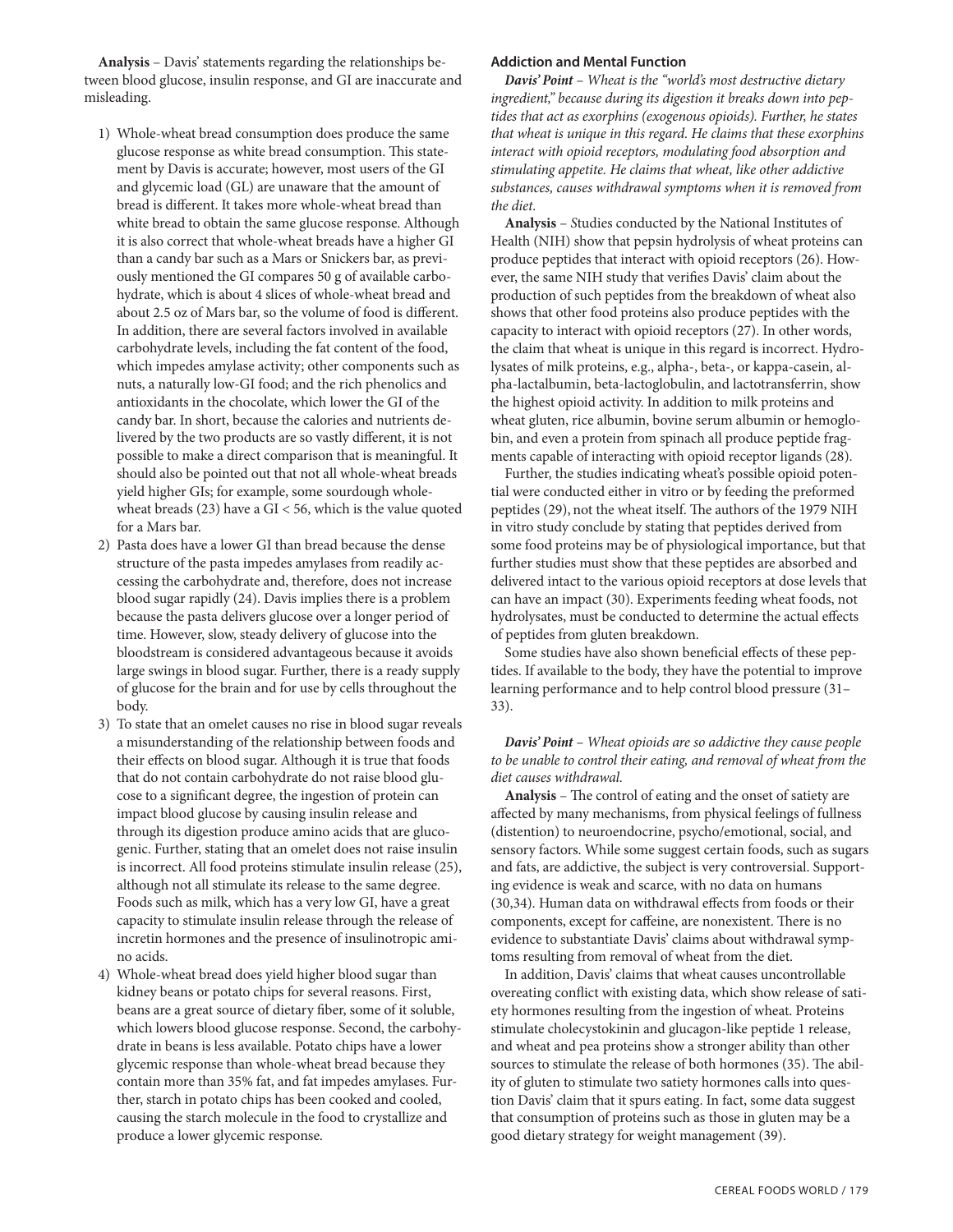*Davis' Point – Wheat ingestion alters mood and causes mental "fogginess."*

**Analysis** – There is little data showing that wheat consumption alters mood or mental acuity. In a study with a small number of patients with celiac disease, gluten restriction failed to improve the neurological disability (36). In contrast, increased serotonin is associated with a sense of well-being and elevates mood. Wheat biscuits added to the diets of malnourished Indian primary school-aged children actually improved cognitive ability (37).

There is data suggesting that adding lysine to grain-based diets may reduce measures of anxiety. For example, in a study of Syrians with very limited diets based predominantly on wheat the addition of lysine as the limiting amino in wheat reduced measures of anxiety (38). While this could be used to suggest wheat causes problems with cognition and mood, it in fact indicts any diet that is low in lysine. Good nutrition has always involved recommendations to eat complementary plant proteins to obtain all of the required amino acids in the needed amounts.

Another study shows that the ingestion of many proteins, including wheat gluten, lowers tryptophan levels. However, wheat also contains carbohydrate, which causes insulin release and changes the ratio of tryptophan to other neutral amino acids, causing an increase in tryptophan and, thus, an increase in serotonin levels (39,40).

#### **Wheat Breeding and Genetics**

*Davis' Point – Wheat is the product of genetic research, and today we are eating genetically altered wheat.*

**Analysis** – Modern cultivated food plants are the product of thousands of years of plant breeding, and wheat is no exception. Breeding programs have enabled a number of positive outcomes in terms of plant yield, food quality, and nutritional value. It is interesting to note that wheat varieties carried to the New World by colonists did very poorly because the varieties were not suited to the new climatic conditions. The colonists did not starve because they could eat grains native to the region. This is one example that shows the necessity of developing varieties that provide an adequate yield for the prevailing agronomic conditions. Wheat breeding is not, as Davis suggests, a new technology that has occurred since 1940, although efforts such as those by Norman Borlaug and others have resulted in significant advances.

In 1970 Borlaug won the Noble Peace Prize for his wheat and grain breeding programs. Programs such as his produced grains with high yields that grow under a wide variety of conditions and help address world food supply challenges. Despite the implication in the book, these varieties were produced using traditional plant breeding techniques. Currently, there are no commercially available, genetically modified wheat varieties sold.

*Davis' Point – There are currently 22,000–25,000 varieties of wheat, which are all the result of human intervention, and these varieties are hundreds, perhaps thousands, of genes apart from einkorn bred naturally. Prior to 1940 there had been little change in wheat flour for more than 200 years, but since then the numerous changes in the wheat protein structure have caused severe problems for human immune responses.*

**Analysis** – Plant breeders do intervene to produce wheats with increased yield, decreased need for farm inputs, and improved growth and survivability under a myriad of climate and soil conditions and resistance to plant diseases and pests. Following Davis' logic, most of the foods we eat, not just wheat, have the potential to put us at risk, since nearly all of the food crops grown today are the product of plant breeding. He also implies that the new varieties and the proteins they express are either unique or in some way harmful.

*Davis' Point – Dwarf wheats now comprise 99% of the wheat grown worldwide, and their safety has never been tested on humans or animals. He claims that agricultural scientists scoff at the idea that hybridization could generate hybrids that are unsafe for human consumption. He states that 5% of the proteins are unique, meaning they are found in neither parent. He further claims that this unexpected genetic rearrangement results in altered proteins with potentially toxic effects.*

**Analysis** – Short-straw, naked wheats have been readily adopted by farmers around the world because more wheat can be harvested from less land with fewer inputs. A short straw is a particularly desirable trait in that it makes the seed head less likely to lodge (a condition where the heavy head falls to the ground and remains unharvested), thus preventing loss of grain during harvest. In a world with an ever-increasing human population that is searching for sustainability, the requirement for fewer inputs and the need for less land is vital.

In addition, plants can only express proteins they have the DNA code to produce. Creating a unique protein requires a mutation of the DNA or RNA. Environmental conditions can cause or inhibit the expression of certain proteins, but it cannot code for proteins that aren't in the genome; thus, hybridization of wheat does not create unique proteins (41).

*Davis' Point – Ancient wheats such as einkorn contain 28% protein compared to average protein contents of 12–15% in modern wheats. Further, ancient wheats did not cause the symptoms that new varieties do.*

**Analysis** – The USDA World Wheat Collection shows an approximately threefold variation in protein content (from 7 to 22%), with about one-third of this under genetic control and the remaining two-thirds controlled by environmental conditions (42).

#### **Celiac Disease**

*Davis' Point – Celiac patients lose weight when they eliminate wheat from their diet.*

**Analysis** – Numerous studies have shown that adults and children with celiac disease who stick to a gluten-free diet have higher BMIs than those who do not (43–46). This is due in part to the highly available starch in diets based on tapioca, potato, and corn starches. The average gluten-free diet yields 6 g of dietary fiber per day, compared to the 12–15 g/day of average Americans and the recommended 25 g/day for women and 38 g/ day for men.

## *Davis' Point – Glutenins have been selected by plant breeders, and these proteins in the D genome of wheat trigger celiac disease.*

**Analysis** – Breeders do select for a number of characteristics in wheat. These include increased yield, disease resistance, tolerance to drought and other agronomic conditions, improved nutrient content through measures to increase total protein or the amino acid lysine, and improved breadmaking quality.

When talking about breadmaking capability, Davis is correct in stating that glutenins are sought for their desirable properties. The presence of certain high molecular weight (HMW) glutenins helps to produce higher volume and other desirable baking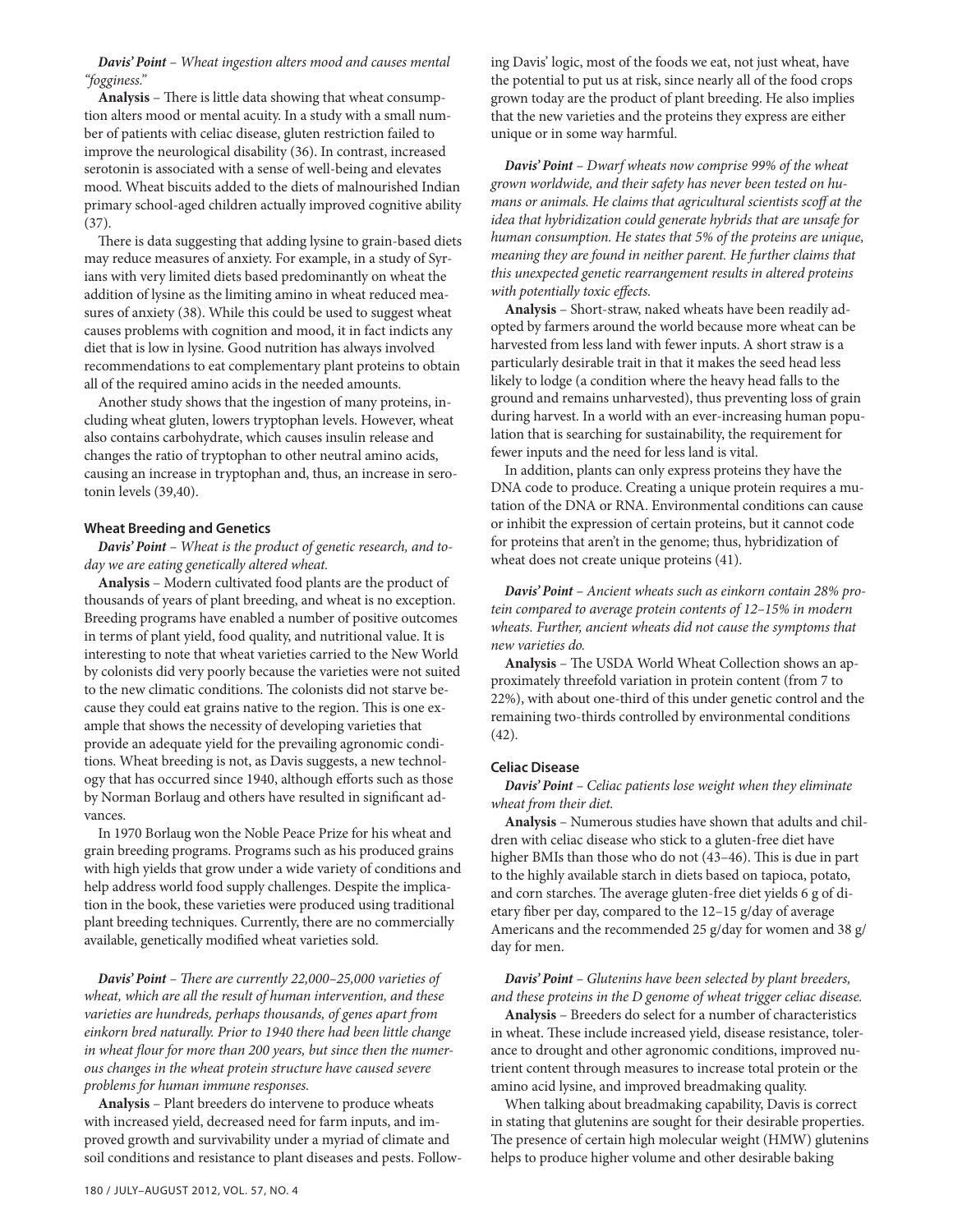properties (47). Studies have shown that immune system T cells do react to the deamidated breakdown products of HMW glutenins (48). However, data are needed to test Davis' assertion that these proteins trigger more reactions than those of ancient wheats or even wheat varieties from 50 years ago. Also, as mentioned previously, certain gliadins are found in higher amounts in modern wheats.

There are a few studies that indicate that some older diploid varieties are less likely to cause symptoms. One study showed distinct differences in intestinal T-cell responses to diploid species versus tetraploid and hexaploid species (49). Specifically, protein fragments equivalent to the immunodominant 33mer are encoded by alpha-gliadin genes on wheat chromosome 6D and are absent from the gluten in diploid einkorn (AA) and even certain cultivars of tetraploid (AABB) pasta wheat. One recent paper (41) looked at celiac disease-associated epitopes and found that one, the glia-a9 epitope, was higher in modern compared to domestic (landrace) varieties. The glia-α20 epitope was lower.

Although Davis seems to argue against wheat breeding, it may be possible to use breeding to block various reactions that lead to celiac breakdown of the villa and the sequelae of adverse effects and symptoms (50).

*Davis' Point – The incidence of celiac disease has increased fourfold over the last 50 years. This finding is related to the fact that celiac-triggering proteins are expressed at higher levels in current wheat varieties than was found 50 years ago.*

**Analysis** – Celiac titers in blood samples from recent U.S. Air Force recruits were compared by Mayo Clinic gastroenterologist Joe Murray and colleagues (51) with stored blood samples taken from recruits more than 50 years ago. The analysis shows that 0.2% of recruits had the gene in 1950 compared with 0.9% of recent recruits, which as Davis reports is a quadrupling of the incidence rate. Data from Finland also show an increase from 1 to 2% or a doubling of the rate of celiac incidence in that population (52). Part of the reported increase may be due to better identification and awareness of the disease, as well as a myriad of other dietary, immunological, and environmental changes.

*Davis' Point – Celiac patients show increased cancer rates.*

**Analysis** – People with celiac disease have a higher risk for developing lymphoma and small bowel cancers, but most studies have found no higher risk of colorectal cancer. A case-control study showed that celiac disease is not associated with an increased risk of colorectal neoplasia (53). A recent review suggests that cancer risks are lower than was once thought (54).

#### **Other Diseases and Allergens**

*Davis' Point – Wheat is a source of allergens.*

**Analysis** – The role of wheat as an allergen is not news, as baker's asthma has been known since Roman times, and wheat is categorized as one of the "Big Eight" allergens, i.e., the most common allergens in Western countries.

Many wheat proteins can cause allergic reactions. Allergies frequently are related to seed storage proteins, and thus, glutenins are the most frequent allergens. However, gliadins, particularly g-gliadin, result in the most severe allergic reactions. The w-5 gliadin is responsible for wheat-dependent, exercise-induced anaphylaxis and may be the offending protein in the wheat allergies of young children (55–58). In addition, there are also

A paid ad appeared here in the printed version of the journal.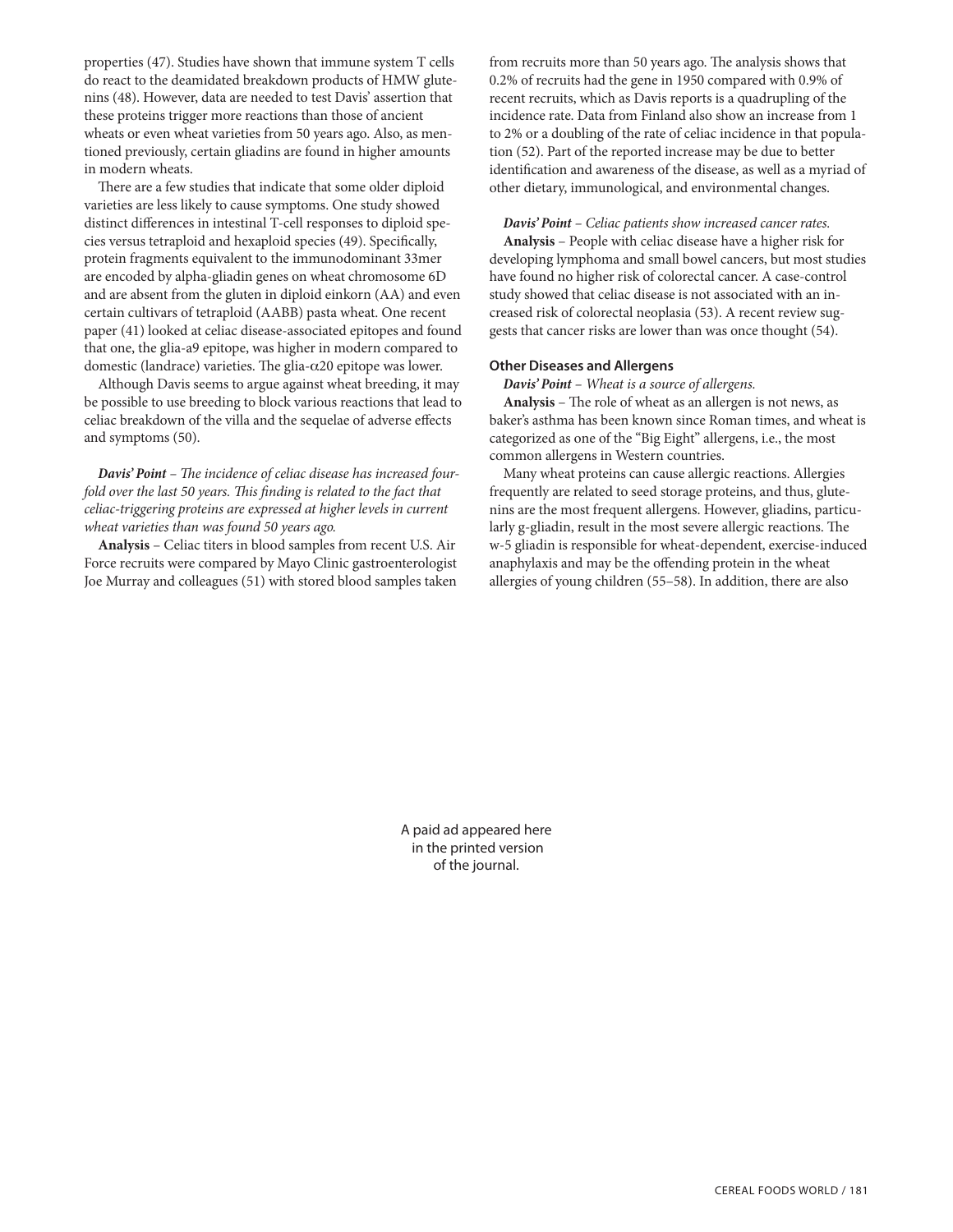allergies to albumins, globulins, and enzyme inhibitors. (Interestingly, late introduction of grains such as wheat and rye and other solid foods into the diet has been found to be responsible for greater allergic sensitization in young children[59].)

# *Davis' Point – Wheat is associated with and may be a major cause of schizophrenia.*

**Analysis** – It is true that schizophrenia admissions during World War II decreased, as observed by Dohan (60). Dohan (60) theorized that this decrease correlated with decreased wheat consumption and postulated links between wheat, celiac disease, and schizophrenia. Part of the theory suggests that wheat ingestion affects tight junctions and reduces the gut's capacity to prevent the entry of exogenous substances, thus allowing the development of schizophrenia and other mental conditions (61).

It is also known that schizophrenia incidence increases with a combination of any autoimmune disease and a history of severe infections (62). It is thought that the antibodies produced can impact the brain. In some studies a subset of schizophrenia patients showed elevated gliadin antibodies (63). However, antigliadin immune response and anti-TG2 antibody or HLA-DQ2 and HLA-DQ8 markers seen in celiac patients were not found in individuals with schizophrenia (64).

A comprehensive review looking at the connection between gluten and schizophrenia showed that gluten withdrawal resulted in a drastic reduction or full remission of symptoms—but only among a small subset of schizophrenia sufferers (65,66). Thus, in a small subset of schizophrenia patients removal of wheat might be helpful but would not be the miracle cure described by Davis.

*Davis' Point – Wheat is the cause of autism and is associated with worsening symptoms or attention deficit hyperactivity disorder (ADHD).*

**Analysis** – Case reports and other narratives suggest there may be a link between autism and celiac disease (67–70). However, data are scarce. With regard to autism, there is only one randomized clinical trial. Its findings were nonsignificant and were summarized in a Cochrane review (the gold standard for reviews), which states there is a need for large randomized-controlled trials (71). Fasano, a noted celiac researcher, and a staff of gastroenterologists, pediatricians, dietitians and nurses at the Center for Celiac Research in Baltimore, MD, suggest that although the gluten-free, casein-free regimen advocated as a "treatment" for autism is one of the most popular diets its popularity may stem from its low cost compared with other "treatments." The data in the scientific literature showing the efficacy of gluten-free, casein-free diets is inconclusive (A. Fasano and Center for Celiac Research staff, *personal communication*, 2011).

Similarly, studies examining associations between wheat and hyperactivity in humans are lacking, even though sensitivity to a number of foods, including wheat, has been suggested in a number of case reports on ADHD. Studies with very small numbers of subjects show no improvement in ADHD symptoms with a gluten-free diet (42). In fact, one study showed a worsening of behavior with a gluten-free diet.

## *Davis' Point – The increase in celiac disease parallels increases in other diseases such as diabetes and multiple sclerosis.*

**Analysis** – Celiac disease incidence has increased, as has the incidence of other autoimmune diseases. There are a number of theories about this phenomenon, ranging from factors in the

environment and oxidative stress to the "hygiene theory" and changes in the gut microbiome. In addition, there is an increased likelihood of all autoimmune diseases in patients with any other autoimmune disease. Family members appear to share a genetic susceptibility predisposing them to these diseases or autoimmune diseases in general.

*Davis' Point – The risk for type 2 diabetes is 20-fold higher for celiac patients. Children with celiac disease are more likely to develop type 1 diabetes and 20 times more likely to have antibodies to wheat.*

**Analysis** – There is a relationship between celiac disease and type 1 diabetes (72). The risk for type 1 diabetes is 5- to 20-fold higher in celiac patients than in the general population (73,74).

*Davis' Point – The elimination of wheat gluten causes the incidence of diabetes to decrease from 64 to 15% in genetically susceptible mice.*

**Analysis** – Removal of wheat gluten from the diet of nonobese diabetic mice has been found to reduce the rate of type 1 diabetes. Davis mentions that such studies have not been done in humans. However, in one study with children elimination of gluten from the diet of high-risk children (first-order relatives of subjects with type 1 diabetes) did reduce IgG gliadin antibody titers, but specific autoantibodies associated with type 1 diabetes were not affected (75). The 5 year follow-up showed that gluten elimination did not in fact delay or prevent the development of type 1 diabetes. As a result, the existing data do not fit Davis' claim that removal of gluten from the diet will reduce the incidence of diabetes (76).

Furthermore, in a cohort of children at risk for type 1 diabetes exposure to cereals, including wheat, before 3 months or after 7 months of age resulted in a significantly higher risk for the appearance of islet cell autoimmunity than exposure to cereals between the ages of 4 and 6 months (77). Thus, early or late first exposure to gluten may have an impact on development of autoimmune diseases. Breastfeeding at the time of gluten introduction appears to impact disease outcomes.

There is, however, some concerning data about type 1 diabetes and gluten. In a small sample of type 1 diabetes patients, mucosal inflammation was observed in jejunal biopsies, and there was a deranged mucosal immune response to gliadin in vitro (78).

# *Davis' Point – Nobody becomes diabetic by gorging on the wild boar they have hunted, berries they have gathered, or wild salmon they have caught. Ancient cultures such as the Natufians had no diabetes.*

**Analysis** – First, there is no data on the incidence of diabetes in cultures such as the Natufians. The problem for most ancient cultures was getting adequate calories to support their caloriedemanding lifestyles. Although rare, overweight did occur, so they may have had the factors associated with the predisposition of persons to type 2 diabetes. Further, the average lifespan was quite short, so people did not live to the ages at which type 2 diabetes is most prevalent. Finally, too much of any food, wild boar included, can cause overweight and abnormalities in blood lipids and glucose.

# *Davis' Point – Zonulin regulates intestinal tight junctions, and gliadins trigger zonulin release.*

**Analysis** – The signaling protein zonulin controls the opening and closing of tight junctions between the cells of epithelial and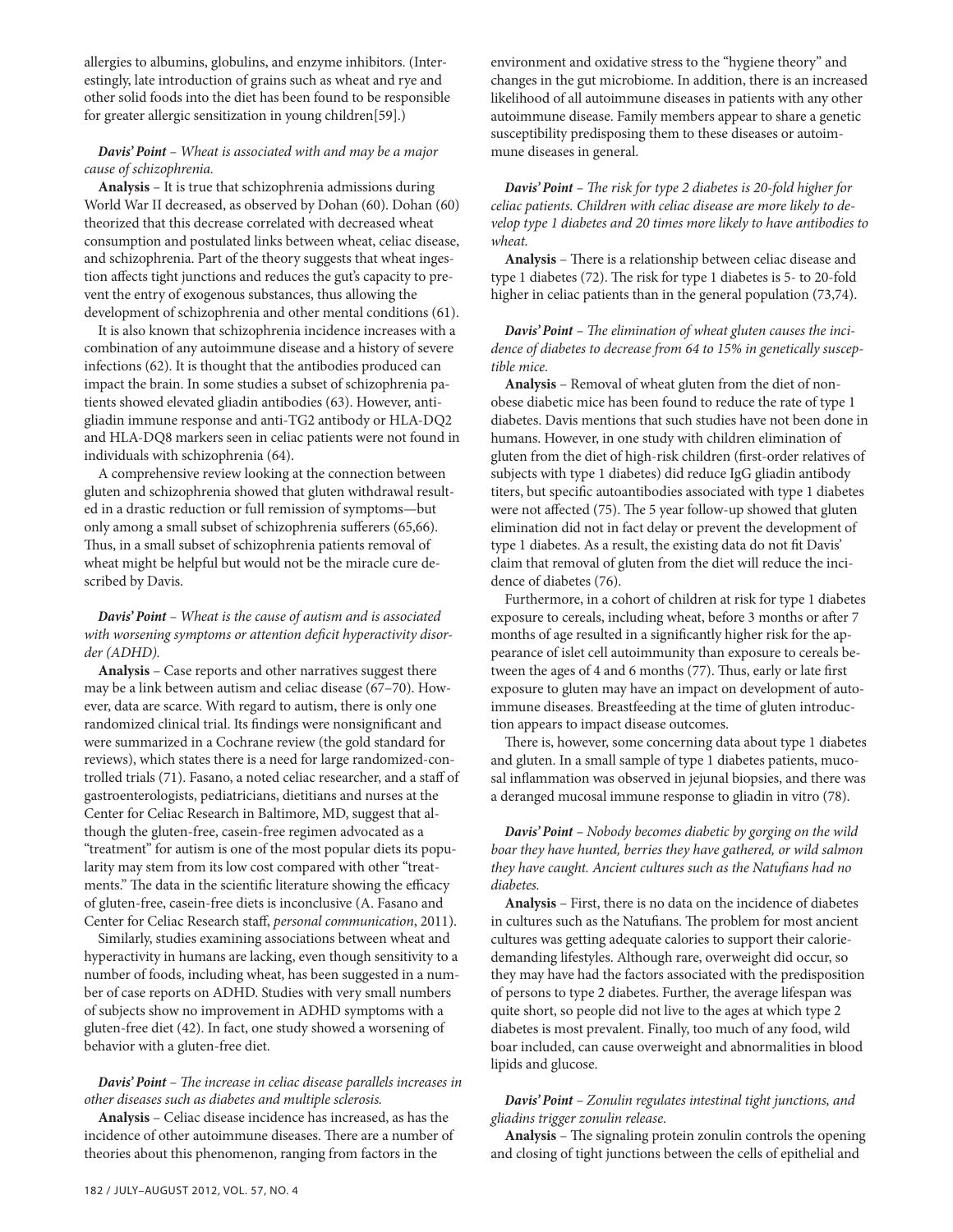endothelial tissues such as the intestinal mucosa, blood brain barrier, and pulmonary epithelia. It is thought that gliadin allows the release of zonulin, accounting for its role in leaky gut associated with autoimmune diseases.

# *Davis' Point – Rheumatoid arthritis has been cured with removal of gluten from the diet.*

**Analysis** – Rheumatoid arthritis is a disease with periods of remission. A study of food intolerance in nearly 350 people with rheumatoid arthritis showed that the number of people reacting to gluten was not different from the numbers in the normal population (79). Furthermore, among first-degree relatives of celiac patients, rheumatoid arthritis was not significantly increased, although juvenile forms of arthritis were increased. In contrast to Davis' claim, in one study a fermented wheat germ extract actually reduced the need for arthritis medication (80). Weight loss is also known to decrease the adverse effects of arthritis, so some reports of rheumatoid arthritis patients being "cured" may be due to weight loss.

# *Davis' Point – The human body prefers an alkaline diet, which is obtained from fruits and vegetables and makes it more difficult for osteoclasts to dissolve bones, to an acidic diet.*

**Analysis** – First, there is much controversy about the need for a diet that is alkaline to prevent osteoporosis. However, even if this is true, Davis' recommendations are inconsistent. He eschews grains because they produce acid, yet he recommends cheese and liberal consumption of meat, which are also acid producers, and bans foods such as dried fruits that are high in alkali-producing compounds. Using USDA recommended serving sizes, the following data samples show the fallacy in Davis' diet logic: 1 oz of parmesan cheese yields 8.5 mequiv of acid; 4 oz of trout or beef yields 11 or 8 mequiv of acid, respectively; and 1 oz of cornflakes yields 1.5 mequiv of acid. USDA MyPlate guidelines recommend consumption of one 4 oz serving of protein, six 1 oz servings of grains, and two or more servings of dairy balanced with eight 1/2 cup servings of vegetables to obtain the proper balance of alkali and acid. It is true that fruits and vegetables contain high levels of alkali-producing potassium and magnesium. As a result they have negative values: apples have a –2 mequiv, and potatoes and cauliflower have a –4 mequiv; raisins, a dried fruit Davis eschew, have the highest levels of alkaliproducing compounds and a –21 mequiv.

# *Davis' Point – Animal protein increases IGF-1 production and helps with bone growth, while gluten causes bone resorption.*

**Analysis** – IGF-1 does indeed help with bone growth. However, although there are some studies that show that diets high in animal protein help with bone mineral content and density (81,82), others show that diets high in animal or meat protein are associated with loss of bone mineral and density (83,84). Two studies cited by Davis do not actually support his claims. One shows that there should be more vegetable foods and fewer animal foods consumed for optimum bone growth (85). The other (86) shows that the "vegetable protein gluten does not appear to have a negative effect on calcium balance despite increased urinary calcium loss." (There is some concern that Western diets increase IGF-1 and may increase the incidence of some types of cancer [87].)

*Davis' Point – Dietary carbohydrate, especially carbohydrates from wheat, result in advanced glycation end products (AGEs).* 

*AGEs are involved in the disease complications of diabetes and cause everything from dementia to erectile dysfunction. Less glycation slows aging. Levels increase with increased inflammation.*

**Analysis** –AGEs are considered biomarkers of aging and are associated with several degenerative diseases. AGEs form at higher levels in people with prediabetes and diabetes. They can build up in any tissue and can cause complications when they do. Davis correctly notes that ingestion of too much of any carbohydrate has the potential to do this. He also correctly notes that AGEs increase as inflammation increases, as occurs with most disease and chronic conditions. Although some data show that low-GI carbohydrates are associated with lower production of AGEs (88), fructose, despite its low GI, can also cause AGEs—a point Davis makes in his book.

However, there is no basis on which to single out wheat. Wheat foods produce no more AGEs than other carbohydrates with similar glycemic responses. The key to managing AGEs is the same as the dietary advice to meet the recommendations for a variety of food groups. Further, the diets Davis advocates, which are high in meats, also increase AGEs. A review in the *Journal of the American Dietetic Association* (89) states, "Animalderived foods that are high in fat and protein are generally AGErich and prone to new AGE formation during cooking. In contrast, carbohydrate-rich foods such as vegetables, fruits, whole grains, and milk contain relatively few AGEs, even after cooking." Thus, Davis' recommended diet, which is high in animal products and excludes wheat products, does not fit with the existing data on AGEs.

# *Davis' Point – Wheat causes small, dense very damaging LDL particles.*

**Analysis** – Diets high in carbohydrate do increase small dense, atherogenic LDL particles. However, diets containing recommended carbohydrate levels and preferred fats result in the more desirable large LDL particles. In addition, the carbohydrates in wheat do not cause a size change in LDL particles any more than any other carbohydrate type.

Weight loss and exercise are the best way to decrease small, dense LDL particles (90). The key to managing the ratio of large to small LDL particles, especially in the overweight or those with metabolic syndrome, is to make certain there is adequate n-3 fatty acids in the diet and to focus on a diet that contains moderate levels of carbohydrate, such as the Mediterranean diet (90,91).

# *Davis' Point – A re-analysis of Colin Campbell's data shows it to be biased and that coronary heart disease (CHD) is related to wheat flour consumption.*

**Analysis** – In 2005, T. Colin Campbell and his son wrote *The China Study* (92). The book is based on Campbell's 20 year study called the China-Cornell-Oxford Project, which assessed diet and other lifestyle factors of more than 6,000 rural Chinese people. The study concluded that 1) high consumption of animalbased foods, compared to a plant-based diet, was associated with increased chronic disease; and 2) low-carbohydrate diets rich in animal foods were associated with increased disease. There are several problems with Davis' claim that the data are biased. First, re-analysis would be difficult, and any re-analysis should be subject to the rigors of the scientific review process. Second, rice, not wheat, is the dominate staple in most areas of China, so it is not possible to draw conclusions about wheat from these data. Third, there are a number of studies showing the advantages of plant-based diets (93).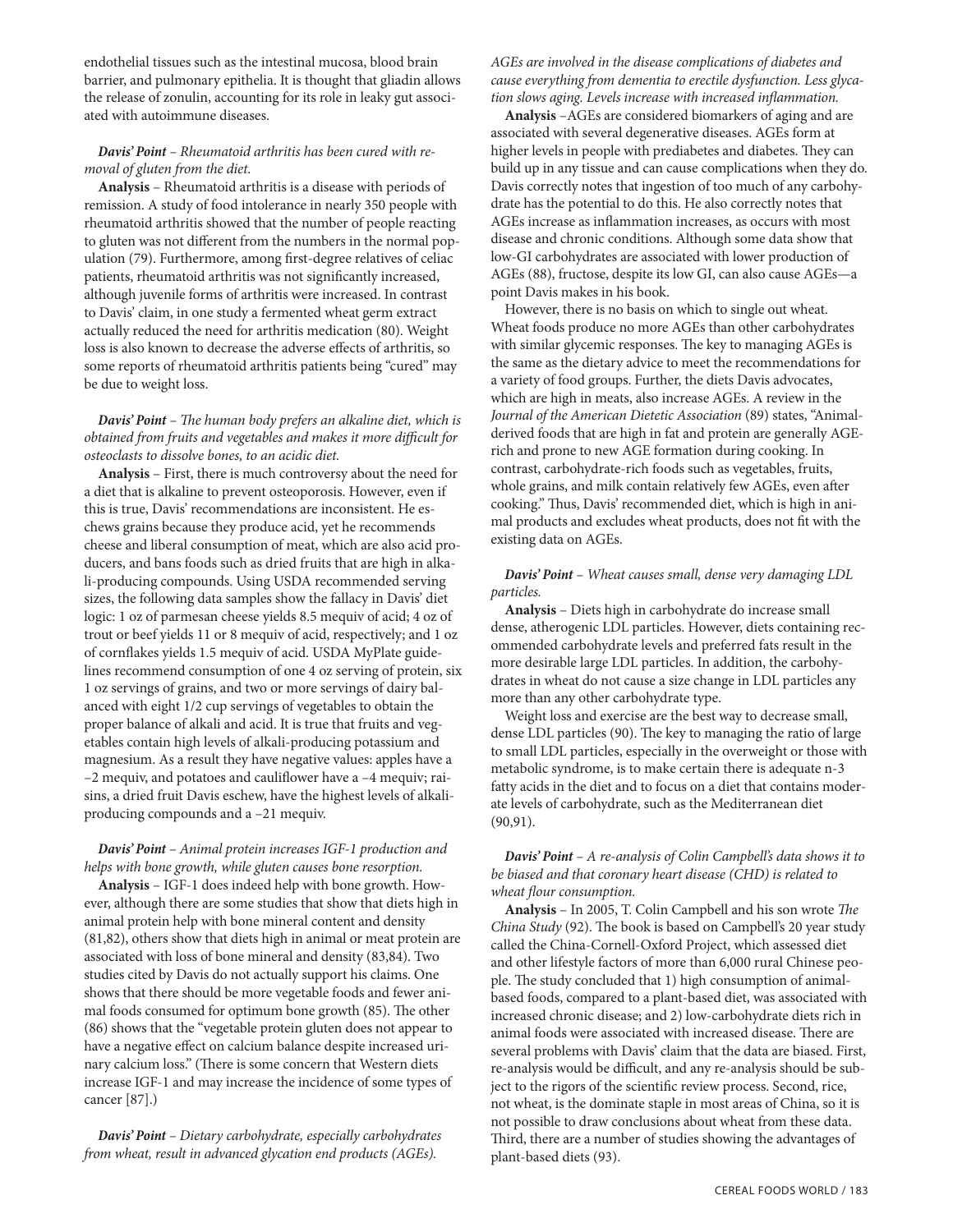*Davis' Point – Elimination of wheat cures acne and related disfigurations, other skin problems, and alopecia areata. Bantus eat vegetables and fruits, fish, tubers, coconuts, and no wheat and have no acne. When Bantus move to the West, they develop acne. Wheat causes insulin release that, in turn, causes IGF-1 and results in the production of sebum. The high GI of sucrose and wheat in doughnuts and cookies causes acne. Overweight and obese teenagers become obese from carbohydrate-rich foods such as cereals, and the heavier the child the more likely they are to develop acne.*

**Analysis** – This type of deductive reasoning is troubling. There are many problems with such logic and conclusions drawn from it. First, there is no documentation that Bantus have no acne. Moving to the West means many dietary and lifestyle changes, so it is simplistic to say that wheat is the only change that matters. When many move to westernized countries, they gain weight and usually eat more red meat, fat, and total calories.

In terms of dietary carbohydrates, GI, and acne, the few studies that exist fail to show a relationship between these (94). In terms of documented evidence, there is one reference in Med-Line (www.nlm.nih.gov/bsd/pmresources.html) that appears when the search terms are "wheat" and "acne" (searched in January 2012). The data in this study actually show that compounds in wheat seed may protect against acne (95). Two entries appear when the search terms are "gluten" and "acne." These references refer to dermatitis herpetiformis, the type of dermatitis associated with celiac disease and gluten sensitivity. Searching for "dermatitis" and "wheat" results in 270 references related to associations with allergies or gluten intolerance.

## **Nutrition Considerations**

*Davis' Point – "Wheat deficiency" is a condition that develops when wheat is removed from the diet and results in a normal weight, slim person with low lipids, low blood pressure, normal sleep and bowel habits, and high energy. With a wheat deficient diet, people naturally consume 350–400 fewer calories per day.*

**Analysis** – "Wheat deficiency" is a term newly coined by Davis. Diets that eliminate wheat may indeed be lower in calories since the limitation of wheat intake severely curtails overall food intake, automatically limiting food choices and calories because wheat is a component in so many foods. There is no data suggesting that wheat elimination, in and of itself, causes people to eat less.

*Davis' Point – No nutritional deficiency will occur if you stop consuming wheat, whole grains, and other processed foods. The American Heart Association's recommendation for whole grains is "NONSENSE, absolute, unadulterated, 180-proof, whole grain nonsense."*

**Analysis** – It is true diets without wheat can be nutritious. The verb "can be" is used because wheat-free diets, like all diets, need to be carefully constructed. Unfortunately, the average glutenfree diet contains only 6 g of dietary fiber per day (96). This is considerably lower than the 25–38 g/day recommended by the Institutes of Medicine. In addition, a number of benefits are associated with cereal fiber. For Western diets, wheat and its bran are the main sources of cereal fiber, so the elimination of all wheat products makes meeting fiber requirements more difficult.

## *Davis' Point – The replacement of wheat with vegetables and nuts can result in an increase in fiber intake.*

**Analysis** – Vegetables and nut are important sources of fiber, but fiber intake depends on dietary choices. Substitution of 1 oz of nuts or a serving of carrots for two slices of whole-wheat bread provides about the same amount of dietary fiber, but a serving of greens (1 cup of raw spinach) provides much less fiber.

*Davis' Point – Foods fortified with various vitamins would not be required if people eliminated wheat and processed foods and consumed real foods.*

**Analysis** – Fortified foods, except those with folate, would not be required if people ate foods that follow a dietary pattern recommended by the USDA Dietary Guidelines and MyPlate. However, only 3–8% of the population follows the USDA MyPlate guidelines (97,98).

Data from the National Health and Nutrition Examination Survey (NHANES) and other dietary surveys do not support Davis' claim. Fortified foods contribute significantly to diet quality (99). Those eating fortified breakfast cereals meet more of the nutrient requirements than those who eat noncereal breakfasts or no breakfast at all and show other better health endpoints (100,101).

Contrary to the implication that processed foods impede the attainment of a nutritious diet, they in fact enable many to procure a nutritious diet. There are numerous examples of the use of frozen fruits and vegetables and other foods that can be combined to create an economical, sustainable diet. Removing processed foods from the diet does not necessarily mean the diet chosen will be balanced or healthy.

# *Davis' Point – Folates in foods are superior to folic acid added to fortified foods. A handful of sunflower seeds,1 cup of spinach, or 4 asparagus spears yield more folate than most breakfast cereals.*

**Analysis** – Folate naturally occurring in foods often needs to be deconjugated by an enzyme in the body. The capacity to do this varies from person to person. Thus, free folate is actually better absorbed than folate in many foods (102). Even though the foods Davis mentions contain more folate than cereals, the folate may be less well utilized when in the bound form found in vegetables. In addition, many individuals unfortunately do not eat folate-rich foods. The per capita consumption of spinach is 1.9 lb/year (103) and that of asparagus is 1.6 lb/year (104) or <1 oz/day for each of them. Obviously, most Americans do not get their folate from vegetables.

# *Davis' Point –Elimination of wheat from the diet enhances ab*sorption of B<sub>12</sub>, folate, iron, zinc, and magnesium since gastrointes*tinal health increases.*

**Analysis** – This statement is true only in the case of people with gluten sensitivity or celiac disease. For those with a normal gut, the absorption of minerals can be impaired by the phytate in grains, but there is also phytate and oxalate in the foods Davis recommends. Eating vegetables, legumes, and nuts can also impair mineral absorption.  $B_{12}$  is found only in animal products or fortified foods. Fortified cereals are a major source of  $B_{12}$  for those who are vegetarians. Furthermore, wheat is being considered as a possible vehicle for further fortification with  $B_{12}$  (105). In general, foods that are fortified have been chosen because they can provide nutrients to a target group.

## *Davis' Point – Fasting is a powerful tool for weight loss. It decreases blood pressure and improves insulin.*

**Analysis** – Fasting is usually not recommended as a method for weight loss because most dieters fail to maintain weight loss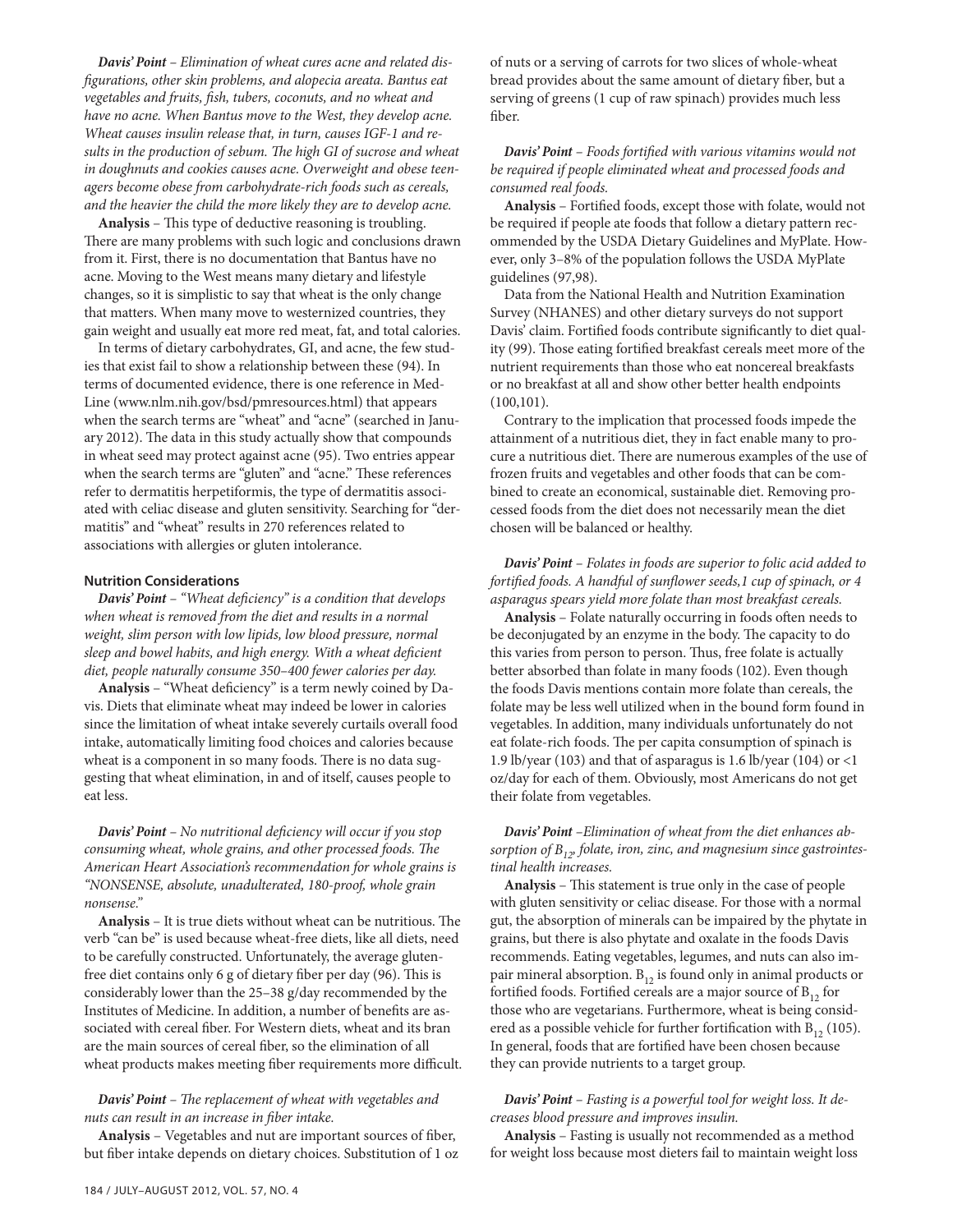long term. Furthermore, fasting is particularly problematic for those with diabetes or other diseases where blood sugar must be controlled. Ketones produced from the breakdown of fat can cause the body to go into a dangerous condition called metabolic ketoacidosis. In his statements about fasting, Davis adds an aside that wheat eaters find fasting painful, while nonwheat eaters fast regularly. Such statements have no basis in fact.

# *Davis' Point – Reduce intake of all carbohydrates, including alternative and gluten-free grains, even though they do not produce opioids.*

**Analysis** – The same experiment indicting gluten also indicated that gluten-free grains do not produce opioids. The same in vitro NIH study showing that wheat produces opioids showed that rice and soy also produce these peptides, but there is still no information on the effect of these peptides in vivo.

*Davis' Point – The range of vegetables consumed should be expanded to allow for the consumption of nearly unlimited amounts of vegetables of many types. People are encouraged to enjoy a range of tastes and textures and add a wide variety of vegetables to their diet.*

**Analysis** – This is sound advice that concurs with the U.S. Dietary Guidelines Advisory Committee, USDA MyPyramid, and USDA MyPlate recommendations, as well as a wide variety of public and private efforts such as the Produce for Better Health Foundation. Most nutritionists are trying to trumpet this important message to all segments of the U.S. population.

*Davis' Point – Fruits should be included in the diet but far less liberally than vegetables because they are too rich in sugar that raises blood sugar. Further, available fruits in North America are treated with herbicides, fertilized, cross-bred, gassed, and hybridized.*

**Analysis** – The U.S. Dietary Guidelines recommend slightly more vegetable intake than fruit intake, so there is some agreement with Davis' statement. However, there is no agreement with his reasoning regarding the sugar content of fruit. While it is true that all sugars have the capacity to raise blood sugar, research shows that the inclusion of fruit actually improves the quality of a diabetic diet (106) and reduces incidence of metabolic syndrome and related conditions (107).

As to Davis' statements about the production of fruit in the United States, it is interesting that he makes such claims only about fruits and not vegetables, as both types of produce can receive the same types of treatments.

# *Davis' Point – Minimize heat injury while cooking foods and never deep fry foods.*

**Analysis** – It is recommended that frying as a method of food preparation be used sparingly because of the amount of fat it adds to the diet and its potential to produce AGEs.

# *Davis' Point – Eat 1–2 servings of full-fat cheese per day, but limit cottage cheese, yogurt, and dairy other than cheese.*

**Analysis** – For most adults, 2 or more servings of dairy per day are recommended, and cheese and other dairy products is one way to meet recommendations for dairy and obtain the calcium, vitamin D, and riboflavin they contain. Most dietary guidelines recommend consumption of low-fat cheeses, however, because full-fat cheeses may be high in both saturated fat and calories. The call to limit cottage cheese and yogurt does not

have much literature to support it. In fact, there are several reviews of numerous studies that show the importance of milk and fermented milk products such as yogurt in the diet (108,109).

*Davis' Point – Soy foods, as well as all foods containing genetically modified organisms (GMOs), should be avoided. Roundupready soybeans compared with regular soybeans cause alterations in liver, pancreatic, intestinal, and testicular tissues, which can be directly shown to be caused by DNA rearrangement at the insertion site. Foods containing GMOs contain altered proteins that have toxic effects.*

**Analysis** – Reviews on this topic do not necessarily reach the same conclusions as those in the review cited by Davis (110). In contrast, the review conducted by the European Food Safety Authority (EFSA) draws the following conclusion about genetically modified (GM) plants with improved agronomic characteristics like herbicide tolerance and/or insect resistance (111): "The majority of these experiments did not indicate clinical effects or histopathological abnormalities in organs or tissues of exposed animals. In some cases adverse effects were noted, which were difficult to interpret due to shortcomings in the studies." In vivo nutrient bioavailability for a range of GM plants was not significantly different from that of isogenic non-GM lines and commercial varieties. Further, the EFSA analysis discusses the problem of applying methods designed for testing the toxicity of microconstituents to whole foods derived from GM plants. In many cases large amounts of the food administered according to standard toxicity methods leads to nutritional imbalances and overfeeding. Thus, some of the reports of adverse effects may not be due to GM foods, but rather to disordered diets.

# *Davis' Point – Allow ground flaxseed, but limit legume consumption to 1 cup (30–50 g) in order to not have an undo impact on blood sugar.*

**Analysis** – Both flaxseed and legumes have a very low GI and have high levels of dietary fiber. Health professionals and dietary guidelines recommend increasing the intake of legumes as a source of fiber, protein, folate, B vitamins, and minerals, as well as for their ability to lower cholesterol and control blood sugar. Traditional medicine has long recommended beans for these benefits as well (112).

*Davis' Point – Avoid figs and dates because they have high GIs and are high in starches. Dried fruits should be consumed rarely or never.*

**Analysis** – Dried fruits have a range of GIs. Like all carbohydrate-rich foods, their carbohydrates need to be considered by diabetics as part of a diet plan. Dried fruits are excellent sources of dietary fiber and help with laxation. They also contribute to mineral intake, including potassium, a nutrient of concern. Data from NHANES actually show that those who eat dried fruits have better nutritional profiles and eat more fruits and vegetables overall (113). As a point of clarification, neither figs nor dates contain starches.

# **Summary**

*Wheat Belly* uses charges about the evils of wheat to tout the value of low-carbohydrate diets. While these diets have been shown to promote rapid weight loss in the medium term (6 months) and may be advantageous for individuals with metabolic syndrome and abnormal glucose tolerance, they have not been shown to be long-term solutions to obesity for most people.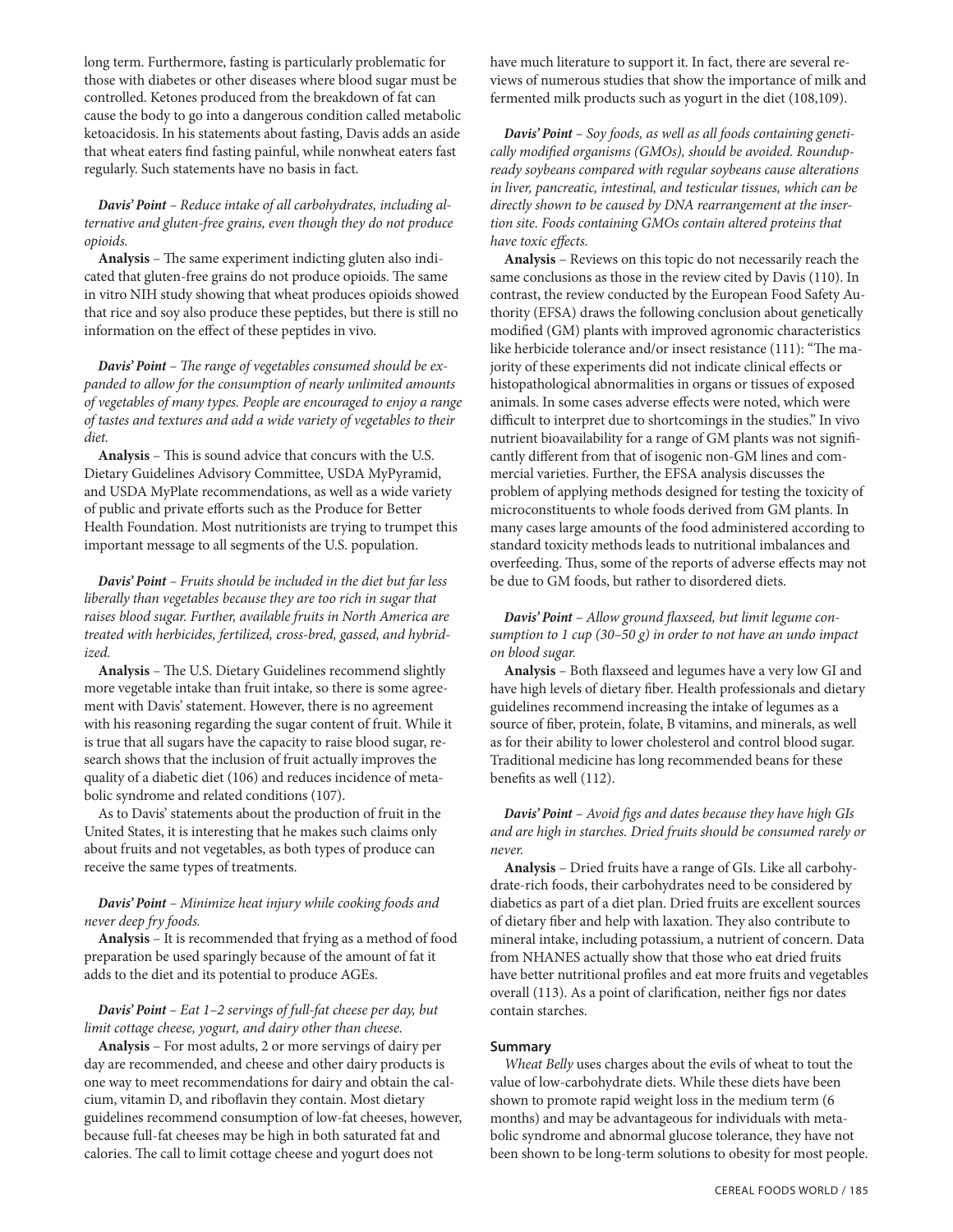In fact the diets with the greatest long-term success rates are those that include all the food groups, only in smaller amounts; recommend exercise four times per week; and offer solutions that are sustainable over the long term (114). A much larger proportion of people who keep weight off do so with diets that are high in fruits, vegetables, low-fat dairy, lean meats, and whole grains than those who follow other types of diets (115).

It is quite probable that the strict removal of wheat from the diet would result in weight reduction, as wheat is incorporated into so many foods that its elimination would likely cause a significant reduction in calorie intake. However, as with all weight loss plans, it is calorie reduction, not food groups omitted, that cause weight loss. Based on the recommendation to eliminate wheat from the diet, the recipes suggested in the book are extreme and include items such as wheat-free pizza, which is described by the author as "not sturdy enough to hold in your hand." Consumers, even dieters, need the sensory qualities of the foods they eat to meet a basic standard, and sensory dissatisfaction limits the long-term sustainability of a diet.

This book differs from other low-carbohydrate diet books in that it names wheat as the worst carbohydrate offender. Further, the book claims that wheat is a special problem because it forms an addictive peptide. While wheat contains a number of proteins that form peptides that interact with opioid receptors in vitro*,*  there is scant evidence that these are effective in vivo or in the human body. There is also little evidence to support claims that wheat causes the withdrawal-like symptoms associated with classic chemical addictions.

Davis also claims that elimination of wheat from the diet results in the cure of many conditions, from diabetes to rashes. Nearly all of the conditions he claims are made better by wheat removal are also improved by weight loss, so his attribution of improvement to wheat removal is overly simplistic and is likely an inaccurate deduction.

In *Wheat Belly*, Davis also points out the increase in the incidence of celiac and other autoimmune diseases observed recently. He associates this with genetic changes in wheat varieties and gluten quality. A. Fasano and his group at the Celiac Research Center in Baltimore list the latter reason as one of a number of possible causes for the increased incidence of celiac disease and possibly other autoimmune diseases. Possible causes include better detection and identification, genetic predisposition, the too early addition of gluten to infant diets and less breastfeeding, changes in baking procedures such as shorter fermentation times, greater addition of gluten to bakery products (especially due to increased interest in whole grains), the clean theory, i.e., that our lifestyles are too clean and are increasing autoimmune reactions, increased use of antibiotics, and changes in the microbiome (gut bacteria) with changes in the diet and environment (A. Fasano and Center for Celiac Research staff, *personal communication*, 2011).

*Wheat Belly* makes assertions about changes in modern wheat varieties and blames these for many ailments. Plant breeders have met the call for higher yields with less inputs, making modern wheat varieties more "green," and are prepared to feed a global population of 9 billion, which is predicted to be reached by 2050. Short-straw, low-input wheat and other crops like this will be necessary to meet environmental and population challenges. Suggestions that growers return to low-yield crops is not viable as a sustainable agricultural plan.

For cereal chemists the book is provocative, making many assertions. We as an industry must work to ensure that we are up on current information and be constantly vigilant that changes in varieties and food products do not have unintended consequences. We also need to be able to counter unfounded theories and charges about wheat and wheat products with sound science and unbiased, critical reasoning. While some of the charges in the book are disturbing, a recent review on refined grains is reassuring. After a complete analysis (116) of 135 studies in the literature, the authors conclude that "The great majority found no associations between the intake of refined-grain foods and cardiovascular disease, diabetes, weight gain, or overall mortality. A few studies found that very high intakes might be associated with some types of cancers, but at moderate levels of consumption the risks were not significant. The totality of evidence shows that consumption of up to 50% of all grain foods as refined-grain foods (without high levels of added fat, sugar, or sodium) is not associated with any increased disease risk." The review also affirms that eating more whole-grain foods remains an important health recommendation.

#### **References**

- 1. Centers for Disease Control and Prevention. Adult obesity facts. Published online at www.cdc.gov/obesity/data/trends.html. CDC, Atlanta, GA, 2012.
- 2. Centers for Disease Control and Prevention. Health, United States, 2011. Published online at http://www.cdc.gov/nchs/hus.htm. CDC, Atlanta, GA, 2012.
- 3. Dansinger, M. L., Gleason, J. A., Griffith, J. L., Selker, H. P., and Schaefer, E. J. Comparison of the Atkins, Ornish, Weight Watchers, and Zone diets for weight loss and heart disease risk reduction: A randomized trial. JAMA 293:43, 2005.
- 4. Grulich-Henn, J., Lichtenstein, S., Hörster, F., Hoffmann, G. F., Nawroth, P. P., and Hamann, A. Moderate weight reduction in an outpatient obesity intervention program significantly reduces insulin resistance and risk factors for cardiovascular disease in severely obese adolescents. Int. J. Endocrinol. (online) DOI: 10.1155/2011/541021, 2011.
- 5. Dansinger, M. L., and Schaefer, E. J. Low-carbohydrate or low-fat diets for the metabolic syndrome? Curr. Diabetes. Rep. 6:55, 2006.
- 6. Shai, I., Schwarzfuchs, D., Henkin, Y., Shahar, D. R., Witkow, S., et al. Weight loss with a low-carbohydrate, Mediterranean, or low-fat diet. N. Engl. J. Med. 359:229, 2008.
- 7. Accurso, A., Bernstein, R. K., Dahlqvist, A., Draznin, B., Feinman, R. D., et al. Dietary carbohydrate restriction in type 2 diabetes mellitus and metabolic syndrome: Time for a critical appraisal. Nutr. Metab. (Lond.) 5:9, 2008.
- 8. Dyson, P. A., Kelly, T., Deakin, T., Duncan, A., Frost, G., et al. Diabetes UK evidence-based nutrition guidelines for the prevention and management of diabetes. Diabetes Med. 28:1282, 2011.
- 9. American Diabetes Association, Bantle, J. P., Wylie-Rosett, J., Albright, A. L., Apovian, C. M., et al. Nutrition recommendations and interventions for diabetes: A position statement of the American Diabetes Association. Diabetes Care 31(Suppl. 1):S61, 2008. (Erratum Diabetes Care 33:1911, 2010)
- 10. Eslick, G. D. Gastrointestinal symptoms and obesity: A metaanalysis. Obes. Rev. 13:469, 1012.
- 11. Yu, J. C., and Berger, P., 3rd. Sleep apnea and obesity. S. D. Med. (Spec. Ed.):28, 2011.
- 12. Lugogo, N. L., Kraft, M., and Dixon, A. E. Does obesity produce a distinct asthma phenotype? J. Appl. Physiol. 108:729, 2010.
- 13. Janniger, C. K., Schwartz, R. A., Szepietowski, J. C., and Reich, A. Intertrigo and common secondary skin infections. Am. Fam. Physician 72:833, 2005.
- 14. Verdu, E. F., Armstrong, D., and Murray, J. A. Between celiac disease and irritable bowel syndrome: The "no man's land" of gluten sensitivity. Am. J. Gastroenterol. 104:1587, 2009.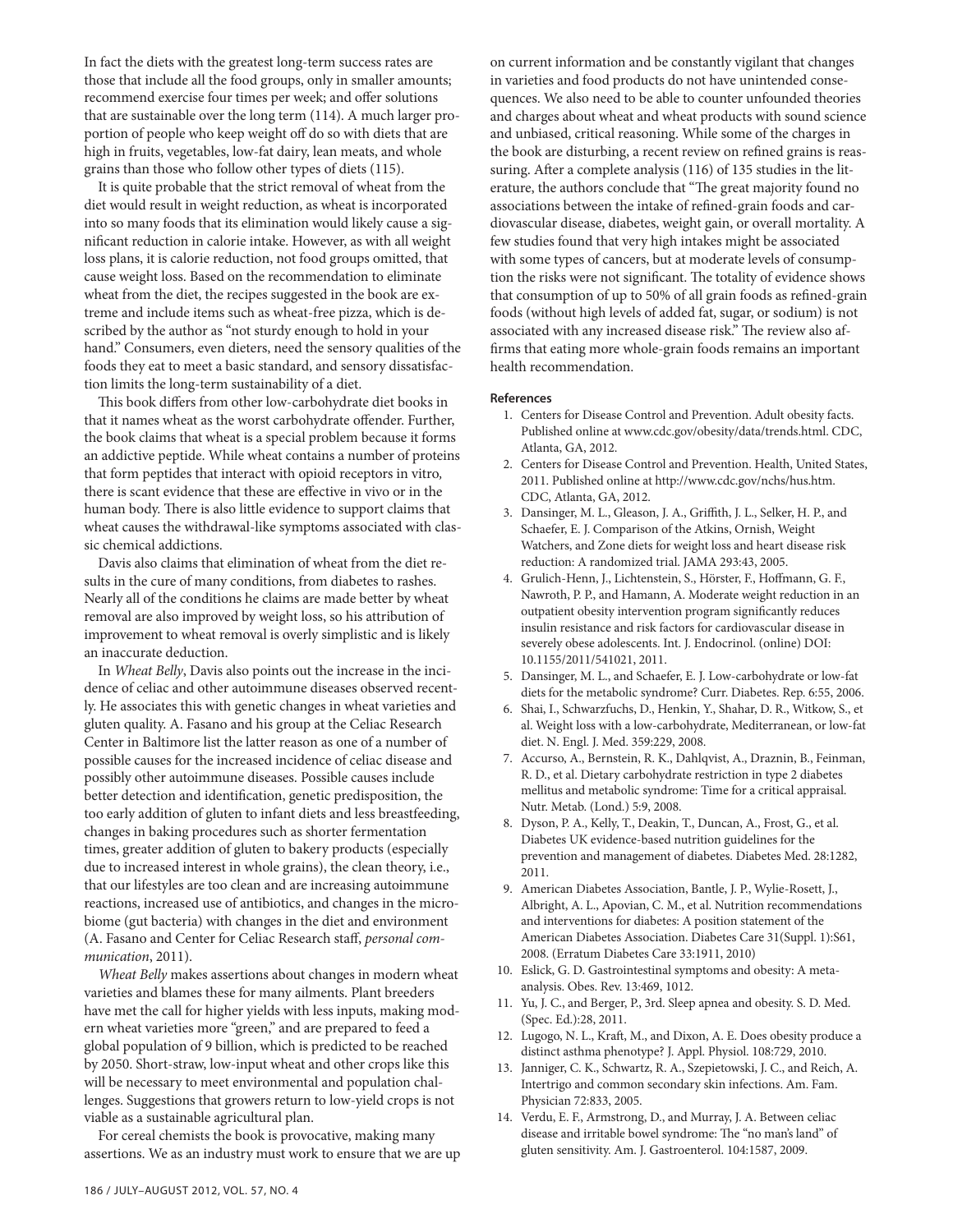- 15. Bolotin, D., and Petronic-Rosic, V. Dermatitis herpetiformis. Part I. Epidemiology, pathogenesis, and clinical presentation. J. Am. Acad. Dermatol. 64:1017, 2011.
- 16. Dukan, P. *The Dukan Diet*. Random House, New York, 2011.
- 17. Molenaar, E. A., Massaro, J. M., Jacques, P. F., Pou, K. M., Ellison, R. C., et al. Association of lifestyle factors with abdominal subcutaneous and visceral adiposity: The Framingham Heart Study. Diabetes Care 32:505, 2009.
- 18. McKeown, N. M., Troy, L. M., Jacques, P. F., Hoffmann, U., O'Donnell, C. J., and Fox, C. S. Whole- and refined-grain intakes are differentially associated with abdominal visceral and subcutaneous adiposity in healthy adults: The Framingham Heart Study. Am. J. Clin. Nutr. 9:1165, 2010.
- 19. Putnam, J., Allshouse, J., and Kantor, L. S. U.S. per capita food supply trends: More calories, refined carbohydrates, and fats. Published online at http://ers.usda.gov/publications/foodreview/ dec2002/frvol25i3a.pdf. FoodReview 25(3):2, 2002*.*
- 20. Asare, E. K., Jaiswal, S., Maley, J., Båga, M., Sammynaiken, R., Rossnagel, B. G., and Chibbar, R. N. Barley grain constituents, starch composition, and structure affect starch in vitro enzymatic hydrolysis. J. Agric. Food Chem. 59:4743, 2011.
- 21. Zhang, G., Venkatachalam, M., and Hamaker, B. R. Structural basis for the slow digestion property of native cereal starches. Biomacromolecules 7:3259, 2006.
- 22. Blazek, J., and Gilbert, E. P. Effect of enzymatic hydrolysis on native starch granule structure. Biomacromolecules 11:3275, 2010.
- 23. Novotni, D., Curić, D., Bituh, M., Colić Barić, I., Skevin, D., and Cukelj, N. Glycemic index and phenolics of partially-baked frozen bread with sourdough. Int. J. Food Sci. Nutr. 62:26, 2011.
- 24. Järvi, A. E., Karlström, B. E., Granfeldt, Y. E., Björck, I. M., Vessby, B. O., and Asp, N. G. The influence of food structure on postprandial metabolism in patients with non-insulin-dependent diabetes mellitus. Am. J. Clin. Nutr. 61:837, 1995.
- 25. Nilsson, M., Stenberg, M., Frid, A. H., Holst, J. J., and Björck, I. M. Glycemia and insulinemia in healthy subjects after lactoseequivalent meals of milk and other food proteins: The role of plasma amino acids and incretins. Am. J. Clin. Nutr. 80:1246, 2004.
- 26. Zioudrou, C., Streaty, R. A., and Klee, W. A. Opioid peptides derived from food proteins: The exorphins. J. Biol. Chem. 254:2446, 1979.
- 27. Möller, N. P., Scholz-Ahrens, K. E., Roos, N., and Schrezenmeir, J. Bioactive peptides and proteins from foods: Indication for health effects. Eur. J. Nutr. 47:171, 2008.
- 28. Teschemacher, H. Opioid receptor ligands derived from food proteins. Curr. Pharm. Des. 9:1331, 2003.
- 29. Meisel, H. Multifunctional peptides encrypted in milk proteins. Biofactors 21(1-4):55, 2004.
- 30. Wilson, G. T. Eating disorders, obesity and addiction. Eur. Eat. Disord. Rev. 18:341, 2010.
- 31. Yoshikawa, M., Takahashi, M., and Yang, S. Delta opioid peptides derived from plant proteins. Curr. Pharm. Des. 9:1325, 2003.
- 32. Motoi, H., and Kodama, T. Isolation and characterization of angiotensin I-converting enzyme inhibitory peptides from wheat gliadin hydrolysate. Nahrung 47:354, 2003.
- 33. Guang, C., and Phillips, R. D. Plant food-derived angiotensin I converting enzyme inhibitory peptides. J. Agric. Food Chem. 57:5113, 2009.
- 34. Corsica, J. A., and Pelchat, M. L. Food addiction: True or false? Curr. Opin. Gastroenterol. 26:165, 2010.
- 35. Geraedts, M. C., Troost, F. J., Tinnemans, R., Söderholm, J. D., Brummer, R. J., and Saris, W. H. Release of satiety hormones in response to specific dietary proteins is different between human and murine small intestinal mucosa. Ann. Nutr. Metab. 56:308, 2010.
- 36. Siqueira Neto, J. I., Costa, A. C., Magalhães, F. G., and Silva, G. S. Neurological manifestations of celiac disease. Arq. Neuro-Psiquiatr. 62:969, 2004.
- 37. Nazni, P., Pradheepa, S., and Hasan, A. Effects of weaning biscuits on the nutritional profile and the cognitive development in preschool children. Ital. J. Pediatr. 36:18, 2010.
- 38. Smriga, M., Ghosh, S., Mouneimne, Y., Pellett, P. L., and Scrimshaw, N. S. Lysine fortification reduces anxiety and lessens stress in family members in economically weak communities in northwest Syria. Proc. Natl. Acad. Sci. USA 101:8285, 2004.
- 39. Choi, S., Disilvio, B., Fernstrom, M. H., and Fernstrom, J. D. Meal ingestion, amino acids and brain neurotransmitters: Effects of dietary protein source on serotonin and catecholamine synthesis rates. Physiol. Behav. 98:156, 2009.
- 40. Choi, S., DiSilvio, B., Fernstrom, M. H., and Fernstrom, J. D. The chronic ingestion of diets containing different proteins produces marked variations in brain tryptophan levels and serotonin synthesis in the rat. Neurochem. Res. 36:559, 2011.
- 41. van den Broeck, H. C., de Jong, H. C., Salentijn, E. M., Dekking, L., Bosch, D., Hamer, R. J., Gilissen, L. J., van der Meer, I. M., and Smulders, M. J. Presence of celiac disease epitopes in modern and old hexaploid wheat varieties: Wheat breeding may have contributed to increased prevalence of celiac disease. Theor. Appl. Genet. 121:1527, 2010.
- 42. Kramer, T. Environmental and genetic variation for protein content in winter wheat (*Triticum aestivum* L.). Euphytica 28:209, 1979.
- 43. Jadresin, O., Misak, Z., Sanja, K., Sonicki, Z., and Zizić, V. Compliance with gluten-free diet in children with coeliac disease. J. Pediatr. Gastroenterol. Nutr. 47:344, 2008.
- 44. Saadah, O. I., Zacharin, M., O'Callaghan, A., Oliver, M. R., and Catto-Smith, A. G. Effect of gluten-free diet and adherence on growth and diabetic control in diabetics with coeliac disease. Arch. Dis. Child. 89:871, 2004.
- 45. Freeman, H. J. Pearls and pitfalls in the diagnosis of adult celiac disease. Can. J. Gastroenterol. 22:273, 2008.
- 46. Malandrino, N., Capristo, E., Farnetti, S., Leggio, L., Abenavoli, L., Addolorato, G., and Gasbarrini, G. Metabolic and nutritional features in adult celiac patients. Dig. Dis. 26:128, 2008.
- 47. Payne, P. I., Nightingale, M. A., Krattiger, A. F., and Holt, L. M. The relationship between HMW glutenin subunit composition and the bread-making quality of British-grown wheat varieties. J. Sci. Food Agric. 40:51, 1987.
- 48. Molberg, Ø., Solheim Flaete, N., Jensen, T., Lundin, K. E., Arentz-Hansen, H., Anderson, O. D., Uhlen, A. K., and Sollid, L. M. Intestinal T-cell responses to high-molecular-weight glutenins in celiac disease. Gastroenterology 125:337, 2003.
- 49. Molberg, O., Uhlen, A. K., Jensen, T., Flaete, N. S., Fleckenstein, B., Arentz-Hansen, H., Raki, M., Lundin, K. E., and Sollid, L. M. Mapping of gluten T-cell epitopes in the bread wheat ancestors: Implications for celiac disease. Gastroenterology 128:393, 2005.
- 50. De Vincenzi, M., Vincentini, O., Di Nardo, G., Boirivant, M., Gazza, L., and Pogna, N. Two prolamin peptides from durum wheat preclude celiac disease-specific T cell activation by gluten proteins. Eur. J. Nutr. 49:251, 2010.
- 51. Rubio-Tapia, A., Kyle, R. A., Kaplan, E. L., Johnson, D. R., Page, W., et al. Increased prevalence and mortality in undiagnosed celiac disease. Gastroenterology 137:88, 2009.
- 52. Lohi, S., Mustalahti, K., Kaukinen, K., Laurila, K., Collin, P., et al. Increasing prevalence of coeliac disease over time. Aliment. Pharmacol. Ther. 26:1217, 2007.
- 53. Lebwohl, B., Stavsky, E., Neugut, A. I., and Green, P. H. Risk of colorectal adenomas in patients with coeliac disease. Aliment. Pharmacol. Ther. 32:1037, 2010.
- 54. Lewis, N. R., and Holmes, G. K. Risk of morbidity in contemporary celiac disease. Expert Rev. Gastroenterol. Hepatol. 4:767, 2010.
- 55. Palosuo, K., Varjonen, E., Kekki, O. M., Klemola, T., Kalkkinen, N., Alenius, H., and Reunala, T. Wheat omega-5 gliadin is a major allergen in children with immediate allergy to ingested wheat. J. Allergy Clin. Immunol. 108:634, 2001.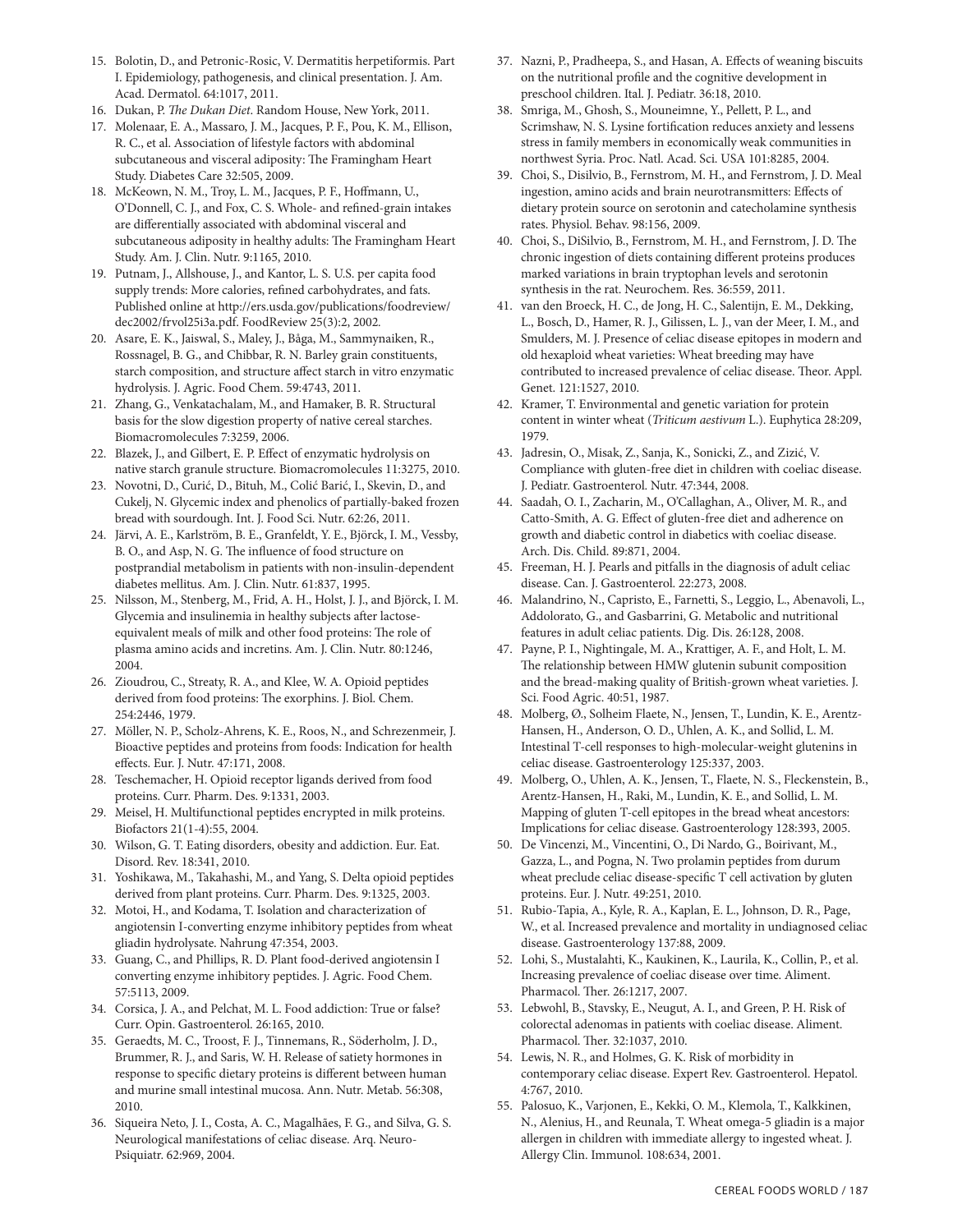- 56. Corwin, R. L., and Grigson, P. S. Symposium overview—Food addiction: Fact or fiction? J. Nutr. 139:617, 2009.
- 57. Fewtrell, M., Wilson, D. C., Booth, I., and Lucas, A. Six months of exclusive breast feeding: How good is the evidence. BMJ (online) DOI: 10.1136/bmj.c5955, 2011.
- 58. Pelchat, M. L. Of human bondage: Food craving, obsession, compulsion, and addiction. Physiol. Behav. 76:347, 2002.
- 59. Nwaru, B. I., Erkkola, M., Ahonen, S., Kaila, M., Haapala, A. M., et al. Age at the introduction of solid foods during the first year and allergic sensitization at age 5 years. Pediatrics 125:50, 2010.
- 60. Dohan, F. C. Wheat "consumption" and hospital admissions for schizophrenia during World War II: A preliminary report. Am. J. Clin. Nutr. 18:7, 1966.
- 61. Wei, J., and Hemmings, G. P. Gene, gut and schizophrenia: The meeting point for the gene–environment interaction in developing schizophrenia. Med. Hypotheses 64:547, 2005.
- 62. Benros, M. E., Nielsen, P. R., Nordentoft, M., Eaton, W. W., Dalton, S. O., and Mortensen, P. B. Autoimmune diseases and severe infections as risk factors for schizophrenia: A 30-year population-based register study. Am. J. Psychiatry 168:1303, 2011.
- 63. Samaroo, D., Dickerson, F., Kasarda, D. D., Green, P. H., Briani, C., Yolken, R. H., and Alaedini, A. Novel immune response to gluten in individuals with schizophrenia. Schizophr. Res. 118(1- 3):248, 2010.
- 64. Kalaydjian, A. E., Eaton, W., Cascella, N., and Fasano, A. The gluten connection: The association between schizophrenia and celiac disease. Acta Psychiatr. Scand. 113:82, 2006.
- 65. Cascella, N. G., Kryszak, D., Bhatti, B., Gregory, P., Kelly, D. L., Mc Evoy, J. P., Fasano, A., and Eaton, W. W. Prevalence of celiac disease and gluten sensitivity in the United States clinical antipsychotic trials of intervention effectiveness study population. Schizophr. Bull. 37:94, 2011.
- 66. King, D. S. Psychological and behavioral effects of food and chemical exposure in sensitive individuals. Nutr. Health 3:137, 1984.
- 67. Genuis, S. J., and Bouchard, T. P. Celiac disease presenting as autism. J. Child Neurol. 25:114, 2010.
- 68. Hsu, C. L., Lin, C. Y., Chen, C. L., Wang, C. M., and Wong, M. K. The effects of a gluten and casein-free diet in children with autism: A case report. Chang Gung Med. J. 32:459, 2009.
- 69. Sponheim, E. Gluten-free diet in infantile autism: A therapeutic trial. (In Norwegian) Tidsskr. Nor. Laegeforen. 111:704, 1991.
- 70. Stevens, L. J., Kuczek, T., Burgess, J. R., Hurt, E., and Arnold, L. E. Dietary sensitivities and ADHD symptoms: Thirty-five years of research. Clin. Pediatr. (Phila.) 50:279, 2011.
- 71. Millward, C., Ferriter, M., Calver, S., and Connell-Jones, G. Gluten- and casein-free diets for autistic spectrum disorder. Cochrane Database Syst. Rev. Apr. 16(2):CD003498, 2008.
- 72. Lewis, N. R., and Holmes, G. K. Risk of morbidity in contemporary celiac disease. Expert Rev. Gastroenterol. Hepatol. 4:767, 2010.
- 73. Barera, G., Bonfanti, R., Viscardi, M., Bazzigaluppi, E., Calori, G., Meschi, F., Bianchi, C., and Chiumello, G. Occurrence of celiac disease after onset of type 1 diabetes: A 6-year prospective longitudinal study. Pediatrics 109:833, 2002.
- 74. Waisbourd-Zinman, O., Hojsak, I., Rosenbach, Y., Mozer-Glassberg, Y., Shalitin, S., Phillip, M., and Shamir, R. Spontaneous normalization of anti-tissue transglutaminase antibody levels is common in children with type 1 diabetes mellitus. Dig. Dis. Sci. 57:1314, 2012.
- 75. Füchtenbusch, M., Ziegler, A. G., and Hummel, M. Elimination of dietary gluten and development of type 1 diabetes in high risk subjects. Rev. Diabet. Stud. 1(1):39, 2004.
- 76. Hummel, M., Bonifacio, E., Naserke, H. E., and Ziegler, A. G. Elimination of dietary gluten does not reduce titers of type 1 diabetes-associated autoantibodies in high-risk subjects. Diabetes Care 25:1111, 2002.
- 77. Guandalini, S. The influence of gluten: Weaning recommendations for healthy children and children at risk for celiac disease. Nestle Nutr. Workshop Ser. Pediatr. Program 60:139 and 151, 2007.
- 78. Auricchio, R., Paparo, F., Maglio, M., Franzese, A., Lombardi, F., Valerio, G., Nardone, G., Percopo, S., Greco, L., and Troncone, R. In vitro-deranged intestinal immune response to gliadin in type 1 diabetes. Diabetes 53:1680, 2004.
- 79. Lidén, M., Kristjánsson, G., Valtysdottir, S., Venge, P., and Hällgren, R. Self-reported food intolerance and mucosal reactivity after rectal food protein challenge in patients with rheumatoid arthritis. Scand. J. Rheumatol. 39:292, 2010.
- 80. Bálint, G., Apáthy, A., Gaál, M., Telekes, A., Resetár, A., et al. Effect of Avemar—a fermented wheat germ extract—on rheumatoid arthritis: Preliminary data. Clin. Exp. Rheumatol. 24:325, 2006.
- 81. Cao, J. J., Johnson, L. K., and Hunt, J. R. A diet high in meat protein and potential renal acid load increases fractional calcium absorption and urinary calcium excretion without affecting markers of bone resorption or formation in postmenopausal women. J. Nutr. 141:391, 2011.
- 82. Cao, J. J., and Nielsen, F. H. Acid diet (high-meat protein) effects on calcium metabolism and bone health. Curr. Opin. Clin. Nutr. Metab. Care 13:698, 2010.
- 83. Campbell, W. W., and Tang, M. Protein intake, weight loss, and bone mineral density in postmenopausal women. J. Gerontol. Ser. A Biol. Sci. Med. Sci. 65:1115, 2010.
- 84. Budek, A. Z., Hoppe, C., Ingstrup, H., Michaelsen, K. F., Bügel, S., and Mølgaard, C. Dietary protein intake and bone mineral content in adolescents—The Copenhagen Cohort Study. Osteoporosis Int. 18:1661, 2007.
- 85. Frassetto, L. A., Todd, K. M., Morris, R. C., Jr., and Sebastian, A. Worldwide incidence of hip fracture in elderly women: Relation to consumption of animal and vegetable foods. J. Gerontol. Ser. A Biol. Sci. Med. Sci. 55:M585, 2000.
- 86. Jenkins, D. J., Kendall, C. W., Vidgen, E., Augustin, L. S., Parker, T., Faulkner, D., Vieth, R., Vandenbroucke, A. C., and Josse, R. G. Effect of high vegetable protein diets on urinary calcium loss in middle-aged men and women. Eur. J. Clin. Nutr. 57:376, 2003.
- 87. Melnik, B. C., John, S. M., and Schmitz, G. Over-stimulation of insulin/IGF-1 signaling by Western diet may promote diseases of civilization: Lessons learnt from laron syndrome. Nutr. Metab. (Lond.) 8:41, 2011.
- 88. Uchiki, T., Weikel, K. A., Jiao, W., Shang, F., Caceres, A., Pawlak, D., Handa, J. T., Brownlee, M., Nagaraj, R., and Taylor, A. Glycation-altered proteolysis as a pathobiologic mechanism that links dietary glycemic index, aging, and age-related disease (in nondiabetics). Aging Cell 11(1):1, 2012.
- 89. Uribarri, J., Woodruff, S., Goodman, S., Cai, W., Chen, X., Pyzik, R., Yong, A., Striker, G. E., and Vlassara, H. Advanced glycation end products in foods and a practical guide to their reduction in the diet. J. Am. Diet. Assoc. 110:911, 2010.
- 90. Tzotzas, T., Evangelou, P., and Kiortsis, D. N. Obesity, weight loss and conditional cardiovascular risk factors. Obes. Rev. 12:e282, 2011.
- 91. Samaha, F. F., Foster, G. D., and Makris, A. P. Low-carbohydrate diets, obesity, and metabolic risk factors for cardiovascular disease. Curr. Atheroscler. Rep. 9:441, 2007.
- 92. Campbell, T. C., and Campbell, T. M., II. *The China Study*. BenBella Books, Dallas, TX, 2005.
- 93. Trapp, C., Barnard, N., and Katcher, H. A plant-based diet for type 2 diabetes: Scientific support and practical strategies. Diabetes Educ. 36:33, 2010.
- 94. Reynolds, R. C., Lee, S., Choi, J. Y., Atkinson, F. S., Stockmann, K. S., Petocz, P., and Brand-Miller, J. C. Effect of the glycemic index of carbohydrates on *Acne vulgaris*. Nutrients 2:1060, 2010.
- 95. Capparelli, R., Ventimiglia, I., Palumbo, D., Nicodemo, D., Salvatore, P., Amoroso, M. G., and Iannaccone, M. Expression of recombinant puroindolines for the treatment of staphylococcal skin infections (acne vulgaris). J. Biotechnol. 128:606, 2007.
- 96. Wild, D., Robins, G. G., Burley, V. J., and Howdle, P. D. Evidence of high sugar intake, and low fibre and mineral intake, in the glutenfree diet. Aliment. Pharmacol. Ther. 32:573, 2010.
- 97. Kachan, D., Lewis, J. E., Davila, E. P., Arheart, K. L., Leblanc, W.